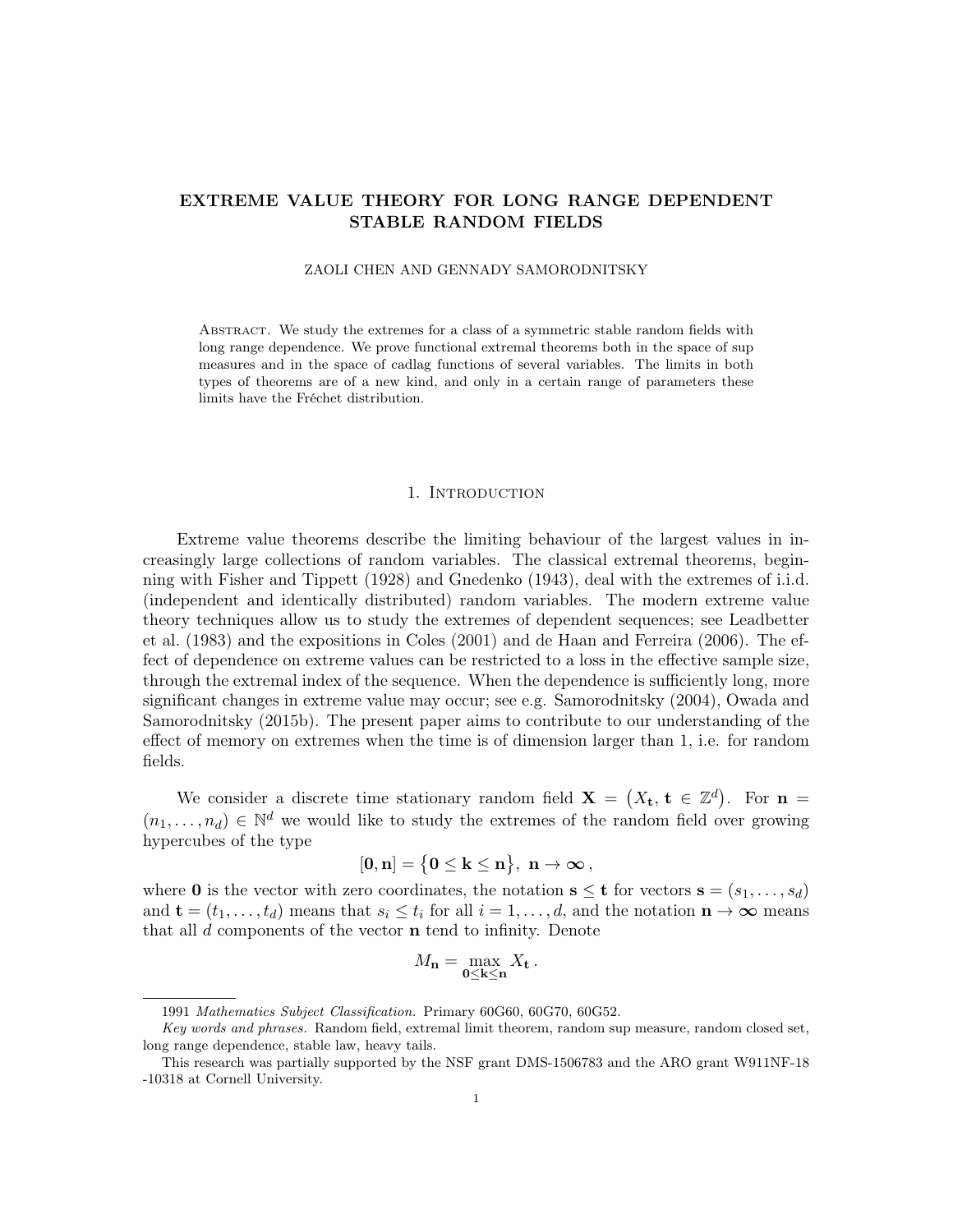What limit theorems does the array  $(M_n)$  satisfy? It was shown by Leadbetter and Rootzén (1998) that under appropriate strong mixing conditions, only the classical three types of limiting distributions (Gumbel, Fréchet and Weibull) may appear (even when forcing  $\mathbf{n} \rightarrow$  $\infty$  along a monotone curve). In the case when the marginal distributions of the field **X** have regularly varying tails, this allows only the Fréchet distribution as a limit.

In this paper we will discuss only random fields with regularly varying tails, in which case the experience from the classical extreme value theory tells us to look for limit theorems for the type

(1.1) 
$$
\frac{1}{b_{\mathbf{n}}}M_{\mathbf{n}} \Rightarrow Y \text{ as } \mathbf{n} \to \infty
$$

for some nondegenerate random variable  $Y$ . The regular variation of the marginal distributions means that

(1.2) 
$$
P(X(0) > x) = x^{-\alpha} L(x), \ \alpha > 0, \ L \text{ slowly varying},
$$

see e.g. Resnick (1987). Notice that the assumption is only on the right tail of the distribution since, in most cases, one does not expect a limit theorem for the partial maxima as in (1.1) to be affected by the left tail of  $X(\mathbf{0})$ .

If the random field  $\bf{X}$  consists of i.i.d. random variables satisfying the regular variation condition  $(1.2)$ , then the classical extreme value theory tells us that the convergence in  $(1.1)$ holds if we choose

(1.3) 
$$
b_{\mathbf{n}} = \inf \{ x > 0 : P(X(\mathbf{0}) > x) \le (n_1 \cdots n_d)^{-1} \},
$$

in which case the limiting random variable  $Y$  has the standard Fréchet distribution. We are interested in understanding how the spatial dependence in the random field  $\bf{X}$  affects the scaling in and the distribution of the limit not only in (1.1), but in its functional versions, which can be stated in different spaces, for example in the space  $D(\mathbb{R}^d_+)$  of right continuous, with limits along monotone paths, functions (see Straf  $(1972)$ ), or in the space of random sup measures  $\mathcal{M}(\mathbb{R}^d_+)$ ; see O'Brien et al. (1990). We will describe the relevant spaces below.

If the time is one-dimensional, and the memory in the stationary process is short, then the standard normalization (1.3) is still the appropriate one, and the limits both in (1.1) and its functional versions change only through a change in a multiplicative constant; see Samorodnitsky (2016) and references therein. However, when the memory becomes sufficiently long, both the order of magnitude of the normalization in the limit theorems changes, and the nature of the limit changes as well; see Samorodnitsky (2004) and Owada and Samorodnitsky (2015b). Furthermore, the limit may even stop having the Fréchet distribution (or Fréchet marginal distributions, in the functions limit theorems); see Samorodnitsky and Wang (2017). It is reasonable to expect that similar phenomena happen for random fields, but because it is harder to quantify how long the memory is when the time is not one-dimensional, less is known in this case.

In this paper we will concentrate on the case where the random field  $X$  is a symmetric  $\alpha$ -stable (S $\alpha$ S) random field,  $0 < \alpha < 2$ . Recall that this means that every finite linear combination of the values of the values of the random field has a one-dimensional SαS distribution, i.e. has a characteristic function of the form  $\exp{\{-\sigma^{\alpha}|\theta|^{\alpha}\}}$ ,  $\theta \in \mathbb{R}$ , where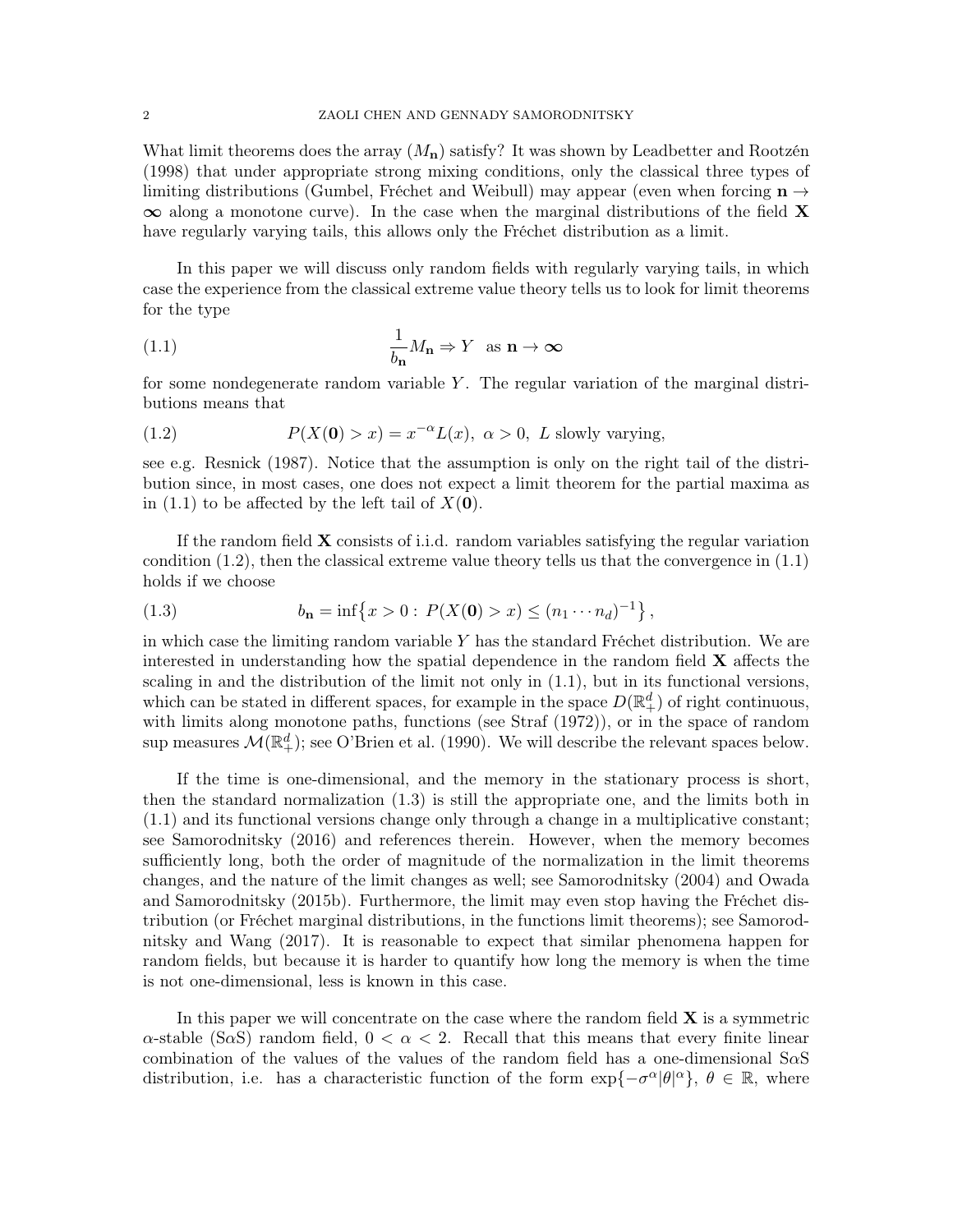$\sigma \in [0,\infty)$  is a scale parameter that depends on the linear combination; see Samorodnitsky and Taqqu (1994). The marginal distributions of S $\alpha$ S random fields satisfy the regular variation assumption (1.2) with  $0 < \alpha < 2$  that coincides with the index of stability. In this case a series of results on the relation between the sizes of the extremes of stationary  $S\alpha S$ random fiels and certain ergodic-theoretical properties of the Lévy measures of these fields is due to Parthanil Roy and his coworkers; see Roy and Samorodnitsky (2008), Chakrabarty and Roy (2013), Sarkar and Roy (2016). These results are made possible because of the connection between the structure of the  $S\alpha S$  random fields and ergodic theory established by Rosiński (2000).

This paper contributes to understanding the extremal limit theorems for  $S\alpha S$  random fields and their connection to the dynamics of the Lévy measures. In this sense our paper is related to the ideas of Rosiński (2000). However, we will restrict ourselves to certain Markov flows. This will allow us to avoid, to a large extent, the language of ergodic theory, and state everything in purely probabilistic terms. There is not doubt, however, that our results could be extended to more general dynamical systems acting on the Lévy measures of SαS random fields. The generality in which work is sufficient to demonstrate the new phenomena that may arise in extremal limit theorems for random fields with long range dependence. We will exhibit new types of limits, some of which will have non-Fréchet distributions, both in the space of random sup measures and in the space  $D(\mathbb{R}^d_+)$ .

This paper is organized as follows. In Section 2 we introduce the class of stationary symmetric  $\alpha$ -stable random fields we will study in this paper. In Section 3 we provide some background on random closed sets and random sup measures, and describe the limiting random sup measure that appears as the weak limit the extremal theorem in Section 4. Finally, in Section 5 we prove versions of our extremal limit theorems in the space  $D(\mathbb{R}^d_+)$ .

**Notation:** For a function  $q$  on an arbitrary set with values in a linear space we denote the set of zeros of g by  $\mathcal{Z}(g)$ . Arithmetic operations involved vectors are performed component-wise. Thus, if  $\mathbf{x} = (x_1, \dots, x_d)$  and  $\mathbf{y} = (y_1, \dots, y_d)$ , then, say,  $\mathbf{x} \mathbf{y} =$  $(x_1y_1, \ldots, x_dy_d)$ . This extends to sets: if  $A = A_1 \times \cdots \times A_d$ , then  $\mathbf{x}A = x_1A_1 \times \cdots \times x_dA_d$ .

#### 2. A S $\alpha$ S random field with long range dependence

We start with a construction of a family of stationary S $\alpha$ S random fields,  $0 < \alpha < 2$ , whose memory has a natural finite-dimensional parameterization. It is an extension to random fields of models considered before in the case of one-dimensional time; see e.g. Resnick et al. (2000), Samorodnitsky (2004), Owada and Samorodnitsky (2015a,b), Owada (2016) and Lacaux and Samorodnitsky (2016).

We start with d  $\sigma$ -finite, infinite measures on  $(\mathbb{Z}^{\mathbb{N}_0}, \mathcal{B}(\mathbb{Z}^{\mathbb{N}_0}))$  defined by

(2.1) 
$$
\mu_i := \sum_{k \in \mathbb{Z}} \pi_k^{(i)} P_k^{(i)},
$$

where for  $i = 1, \ldots, d, P_k^{(i)}$  $\mathbf{k}^{(i)}$  is the law of an irreducible aperiodic null-recurrent Markov chain  $(Y_n^{(i)})_{n\geq 0}$  on Z starting at  $Y_0^{(i)} = k \in \mathbb{Z}$ . Further,  $(\pi_k^{(i)})$  $\binom{n}{k}$ <sub>k</sub>∈ $\mathbb{Z}$  is its unique (infinite)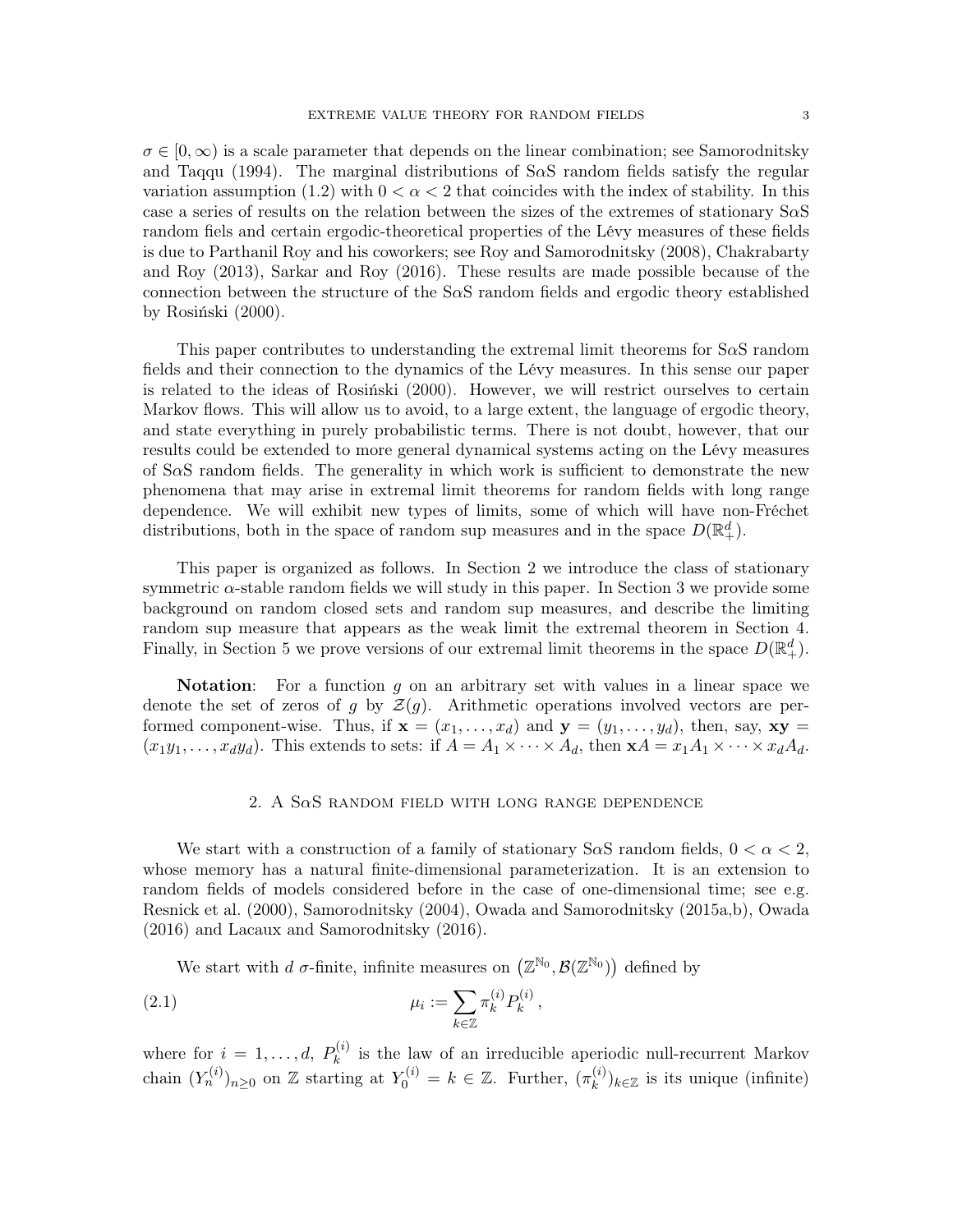invariant measure satisfying  $\pi_0^{(i)} = 1$ . Given this invariant measure, we can extend the probability measures  $P_k^{(i)}$  $\mathbb{Z}_k^{(i)}$  from measures on  $\mathbb{Z}^{\mathbb{N}_0}$  to measures on  $\mathbb{Z}^{\mathbb{Z}}$  which, in turn, allows us to extend the measure  $\mu_i$  in (2.1) to  $\mathbb{Z}^{\mathbb{Z}}$  as well. We will keep using the same notation as in (2.1).

We will work with the product space

$$
(E,\mathcal{E}) = \left(\mathbb{Z}^{\mathbb{Z}} \times \cdot \times \mathbb{Z}^{\mathbb{Z}}, \ \mathcal{B}(\mathbb{Z}^{\mathbb{Z}}) \times \cdot \times \mathcal{B}(\mathbb{Z}^{\mathbb{Z}})\right)
$$

of d copies of  $(\mathbb{Z}^{\mathbb{Z}}, \mathcal{B}(\mathbb{Z}^{\mathbb{Z}}))$ , on which we put the product,  $\sigma$ -finite, infinite, measure

$$
\mu = \mu_1 \times \cdot \times \mu_d.
$$

The key assumption is a regular variation assumption on the return times of the Markov chains  $(Y_n^{(i)})_{n\geq 0}, i=1,\ldots,d$ . For  $\mathbf{x}=(\ldots,x_{-1},x_0,x_1,x_2\ldots)\in \mathbb{Z}^{\mathbb{Z}}$  we define the first return time to the origin by  $\varphi(\mathbf{x}) = \inf\{n \geq 1 : x_n = 0\}$ . We assume that for  $i = 1, \ldots, d$ we have

$$
(2.2) \t\t\t P_0^{(i)}(\varphi > n) \in RV_{-\beta_i}
$$

for some  $0 < \beta_i < 1$ . This implies that

(2.3) 
$$
\mu_i (\{\mathbf{x} : x_k = 0 \text{ for some } k = 0, 1, ..., n\})
$$

$$
\sim \sum_{k=1}^n P_0^{(i)}(\varphi > k) \sim (1 - \beta_i)^{-1} n P_0^{(i)}(\varphi > n) \in RV_{1-\beta_i}
$$

See Resnick et al. (2000).

On  $\mathbb{Z}^{\mathbb{Z}}$  there is a natural left shift operator

$$
T((\ldots,x_{-1},x_0,x_1,x_2\ldots))=(\ldots,x_0,x_1,x_2,x_3\ldots).
$$

.

It is naturally extended to a group action of  $\mathbb{Z}^d$  on E as follows. Writing an element  $\mathbf{x} \in E$ as  $\mathbf{x} = (\mathbf{x}^{(1)}, \dots, \mathbf{x}^{(d)})$  with  $\mathbf{x}^{(i)} = (\dots, x_{-1}^{(i)})$  $\binom{i}{-1}, x_0^{(i)}$  $_0^{\left( i\right) },x_1^{\left( i\right) }$  $\binom{i}{1}, x_2^{(i)}$  $\binom{i}{2} \ldots$ )  $\in \mathbb{Z}^{\mathbb{Z}}$  for  $i = 1, \ldots, d$ , we set for  $\mathbf{n} = (n_1, \ldots, n_d) \in \mathbb{Z}^d$ ,

(2.4) 
$$
T^{\mathbf{n}}\mathbf{x} = (T^{n_1}\mathbf{x}^{(1)}, \dots, T^{n_d}\mathbf{x}^{(d)}) \in E.
$$

Even though we are using the same notation  $T$  for operators acting on different spaces, the meaning will always be clear from the context. Note that each individual left shift  $T$  on  $(\mathbb{Z}^{\mathbb{N}_0}, \mathcal{B}(\mathbb{Z}^{\mathbb{N}_0}), \mu_j)$  is measure preserving (because each  $(\pi_i^{(j)})$  $\binom{J}{i}$ <sub>i</sub> $\in \mathbb{Z}$  is an invariant measure.) It is also conservative and ergodic by Theorem 4.5.3 in Aaronson (1997). Therefore, the group action  $\mathcal{T} = \{T^{\mathbf{n}} : \mathbf{n} \in \mathbb{Z}^d\}$  is conservative, ergodic and measure preserving on  $(E, \mathcal{E}, \mu)$ .

Equipped with a measure preserving group action on the space  $(E, \mathcal{E})$  we can now define a stationary symmetric  $\alpha$ -stable random field by

,

(2.5) 
$$
X_{\mathbf{n}} = \int_{E} f \circ T^{\mathbf{n}}(\mathbf{x}) M(d\mathbf{x}), \quad \mathbf{n} \in \mathbb{Z}^{d}
$$

where M is a  $S\alpha S$  random measure on  $(E, \mathcal{E})$  with control measure  $\mu$ , and

(2.6) 
$$
f(\mathbf{x}) = \mathbf{1}(\mathbf{x}^{(i)} \in A, i = 1,...,d), \mathbf{x} = (\mathbf{x}^{(1)}, ..., \mathbf{x}^{(d)}).
$$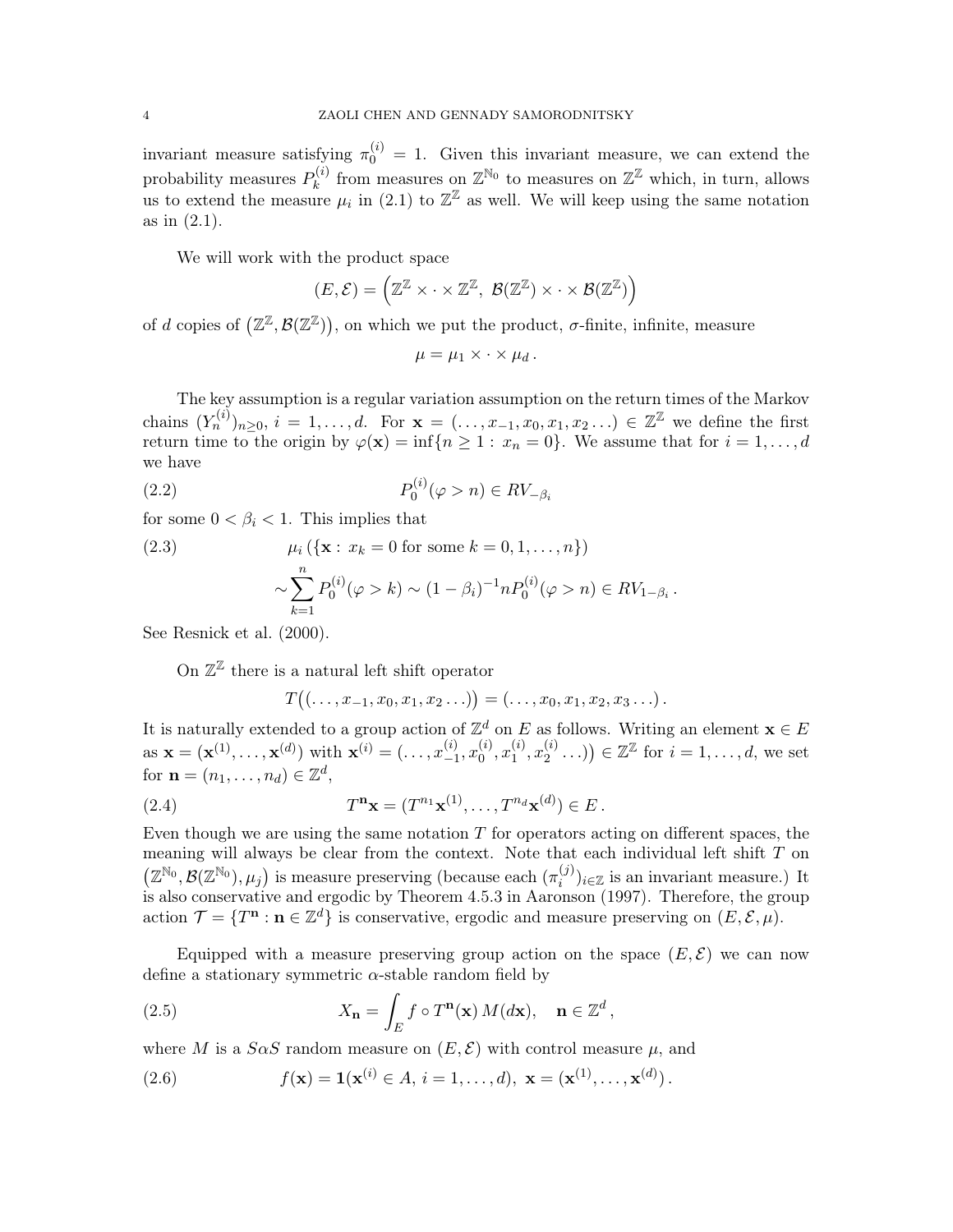where  $A = \{ \mathbf{x} \in \mathbb{Z}^{\mathbb{Z}} : x_0 = 0 \}.$  Clearly,  $f \in L^{\alpha}(\mu)$ , which guarantees that the integral in (2.5) is well defined. We refer the reader to Samorodnitsky and Taqqu (1994) for general information on stable processes and integrals with respect to stable measures, and to Rosiński (2000) on more details on stationary stable random fields and their representations.

The random field model defined by (2.5) is attractive because the key parameters involve in its definition have a clear intuitive meaning: the index of stability  $0 < \alpha < 2$  is responsible for the heaviness of the tails, while  $0 < \beta_i < 1, i = 1, \ldots, d$  (defined in (2.2)) are responsible for the "length of the memory". The latter claim is not immediately obvious, but its (informal) validity will become clearer in the sequel.

The following array of positive numbers will play the crucial role in the extremal limit theorems in this paper. Denote for  $n = 1, 2, \ldots$  and  $i = 1, \ldots, d$ ,

$$
b_n^{(i)} = (\mu_i \left( \{ \mathbf{x} : x_k = 0 \text{ for some } k = 0, 1, ..., n \} \right))^{1/\alpha},
$$

and let

(2.7) 
$$
b_{\mathbf{n}} = \prod_{i=1}^{d} b_{n_i}^{(i)}, \ \mathbf{n} = (n_1, \dots, n_d) \in \mathbb{N}_0^d.
$$

Then  $b_{\mathbf{n}}^{\alpha} = \mu(B_{\mathbf{n}})$ , where

$$
B_{\mathbf{n}} = \{ \mathbf{x} = (\mathbf{x}^{(1)}, \dots, \mathbf{x}^{(d)}) \in E : x_{k_i}^{(i)} = 0 \text{ for some } 0 \le k_i \le n_i, \text{ each } i = 1, \dots, d \}.
$$

Therefore, we can define, for each  $\mathbf{n} \in \mathbb{N}_0^d$ , a probability measure  $\eta_{\mathbf{n}}$  on  $(E, \mathcal{E})$  by

(2.8) 
$$
\eta_{\mathbf{n}}(\cdot) = b_{\mathbf{n}}^{-\alpha} \mu(\cdot \cap B_{\mathbf{n}}).
$$

This probability measure allows us to represent the restriction of the stationary  $S\alpha S$  random field **X** in (2.5) to the hypercube  $[0, n] = \{0 \leq k \leq n\}$  as a series, described below, and that we will find useful in the sequel. It is useful to note also that the measure  $\eta_n$  is the product measure of d probability measures on  $(\mathbb{Z}^{\mathbb{Z}}, \mathcal{B}(\mathbb{Z}^{\mathbb{Z}}))$ :  $\eta_{n} = \eta_{n_1}^{(1)} \times \cdot \times \eta_{n_d}^{(d)}$  for  $\mathbf{n} = (n_1, \ldots, n_d) \in \mathbb{N}_0^d$ , where for  $i = 1, \ldots, d$  and  $n \geq 0$ ,

(2.9) 
$$
\eta_n^{(i)}(\cdot) = (b_n^{(i)})^{-\alpha} \mu_i(\cdot \cap \{ \mathbf{x} \in \mathbb{Z}^{\mathbb{Z}} : x_k = 0 \text{ for some } 0 \le k \le n \}).
$$

The restriction of the stationary  $S \alpha S$  random field **X** in (2.5) to the hypercube [0, n] admits, in law, the series representation

(2.10) 
$$
X_{\mathbf{k}} = b_{\mathbf{n}} C_{\alpha}^{1/\alpha} \sum_{j=1}^{\infty} \epsilon_j \Gamma_j^{-1/\alpha} \mathbf{1}_{A^d} \circ T^{\mathbf{k}}(U_{j,\mathbf{n}}), \ \mathbf{0} \leq \mathbf{k} \leq \mathbf{n},
$$

with  $A^d = A \times \cdot \times A$  the direct product of d copies of A and A is in (2.6), where the constant  $C_{\alpha}$  is the tail constant of the  $\alpha$ -stable random variable:

$$
C_{\alpha} = \left(\int_0^{\infty} x^{-\alpha} \sin x dx\right)^{-1} = \begin{cases} \frac{1-\alpha}{\Gamma(2-\alpha)\cos(\pi\alpha/2)} & \alpha \neq 1\\ 2/\pi & \alpha = 1 \end{cases}.
$$

Furthermore,  $\{\epsilon_i\}$  is a iid sequence of Rademacher random variables,  $\{\Gamma_i\}$  is the sequence of the arrival times of a unit rate Poisson process on  $(0, \infty)$ , and  $\{U_{j,n}\}\$ are iid E-valued random elements with common law  $\eta_n$ . The sequence  $\{\epsilon_j\}$ ,  $\{\Gamma_j\}$  and  $\{U_{j,n}\}$  are independent. See Samorodnitsky and Taqqu (1994) for details.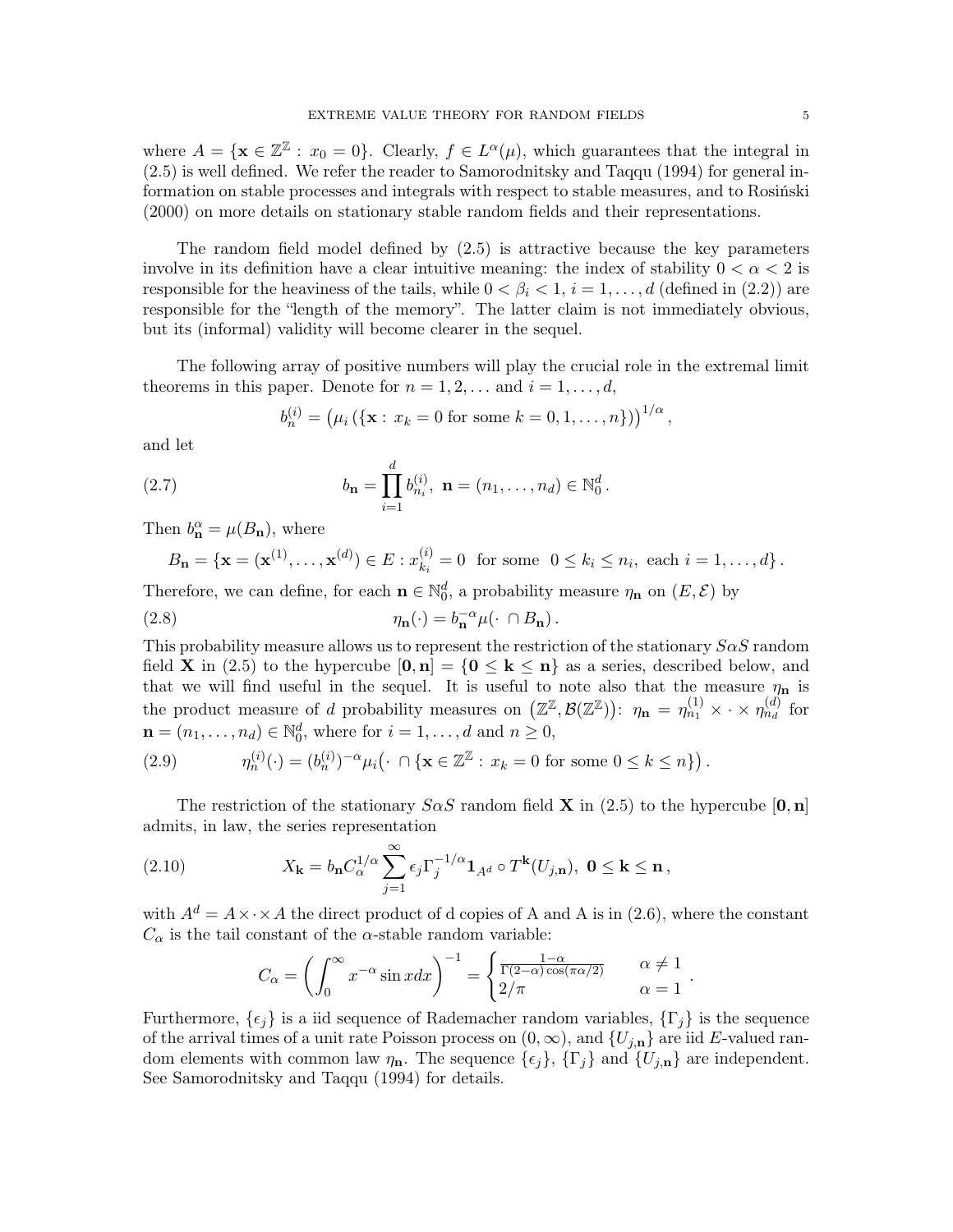### 3. Stable regenerative sets and random sup measures

In this section we describe the limiting object one obtains in an extremal limit theorem from the random field  $\bf{X}$  of the previous section. We start with a bit of technical background information on random closed sets and random sup measures. The reader should consult Molchanov (2017) for more details.

Let  $E$  be a locally compact and second countable Hausdorff topological space (it will be  $\mathbb{R}^d$  or  $[0,1]^d$  in our case). We denote by  $\mathcal{G},\mathcal{F},\mathcal{K}$  the families of open, closed, compact sets of  $E$ , respectively. The Fell topology on the space  $\mathcal F$  of closed sets has a subbasis consisting of the sets

$$
\mathcal{F}_G = \{ F \in \mathcal{F} : F \cap G \neq \emptyset \}, \ G \in \mathcal{G}
$$
  

$$
\mathcal{F}^K = \{ F \in \mathcal{F} : F \cap K = \emptyset \}, \ K \in \mathcal{K}.
$$

The Fell topology is metrizable and compact.

A random closed set is a measurable mapping from a probability space to  $\mathcal F$  equipped with the Borel  $\sigma$ -field  $\mathcal{B}(\mathcal{F})$  generated by the Fell topology. A specific random closed set in R, the so-called stable regenerative set, is the key for describing the main results of this paper.

For  $0 < \beta < 1$  let  $(L_{\beta}(t), t \ge 0)$  be the standard  $\beta$ -stable subordinator. That is, it is an increasing Lévy process with Laplace transform  $\mathbb{E}e^{-\theta L_{\beta}(t)} = e^{-t\theta^{\beta}}, \theta \ge 0$ . The  $\beta$ -stable regenerative set is defined to be the closure of the range of the  $\beta$ -subordinator, viewed as a random closed set of R:

(3.1) 
$$
R_{\beta} := \overline{\{L_{\beta}(t), t \geq 0\}}.
$$

See e.g. Fitzsimmons and Taksar (1988). Products of shifted stable regenerative sets produce random closed subsets of  $\mathbb{R}^d$  as follows.

For  $0 < \beta_i < 1, i = 1, ..., d$ , let  $R_{\beta_i}^{(i)}$  $\beta_i^{(i)}$ ,  $i = 1, ..., d$  be independent  $\beta_i$ -stable regenerative sets. Let  $v^{(i)} > 0$ ,  $i = 1, \ldots, d$ , and denote  $\tilde{R}_{\beta_i}^{(i)}$  $\binom{i}{\beta_i} = v^{(i)} + R_{\beta_i}^{(i)}$  $\beta_i^{(i)}$ . Then

(3.2) 
$$
\tilde{R}_{\beta} := \prod_{i=1}^{d} \tilde{R}_{\beta_i}^{(i)}
$$

is a random closed subset of  $\mathbb{R}^d$ . Such random closed sets have interesting intersection properties. The following proposition follows from Lemma 3.1 of Samorodnitsky and Wang (2017).

**Proposition 3.1.** Let  $\{\tilde{R}_{\beta,j}\}_{j\geq 1}$  be independent random closed sets in  $\mathbb{R}^d$  as defined by (3.2). Suppose that the corresponding shift vectors  $(v_i^{(i)})$  $j^{(i)}$ ,  $i = 1, ..., d$ ) $_{j \geq 1}$  satisfy  $v_{j_1}^{(i)}$  $y_{j_1}^{(i)} \neq v_{j_2}^{(i)}$ (3.2). Suppose that the corresponding shift vectors  $(v_j, i = 1, ..., a)_{j \geq 1}$  satisfy  $v_{j_1} \neq v_{j_2}$ <br>if  $j_1 \neq j_2$  for each  $i = 1, ..., d$ . Then for any  $m = 1, 2, ...,$ 

$$
P(\cap_{j=1}^{m} \tilde{R}_{\beta,j} \neq \emptyset) = 0 \text{ or } 1.
$$

The probability is equal to 1 if and only if  $m < \min_{i=1,\dots,d} (1-\beta_i)^{-1}$ .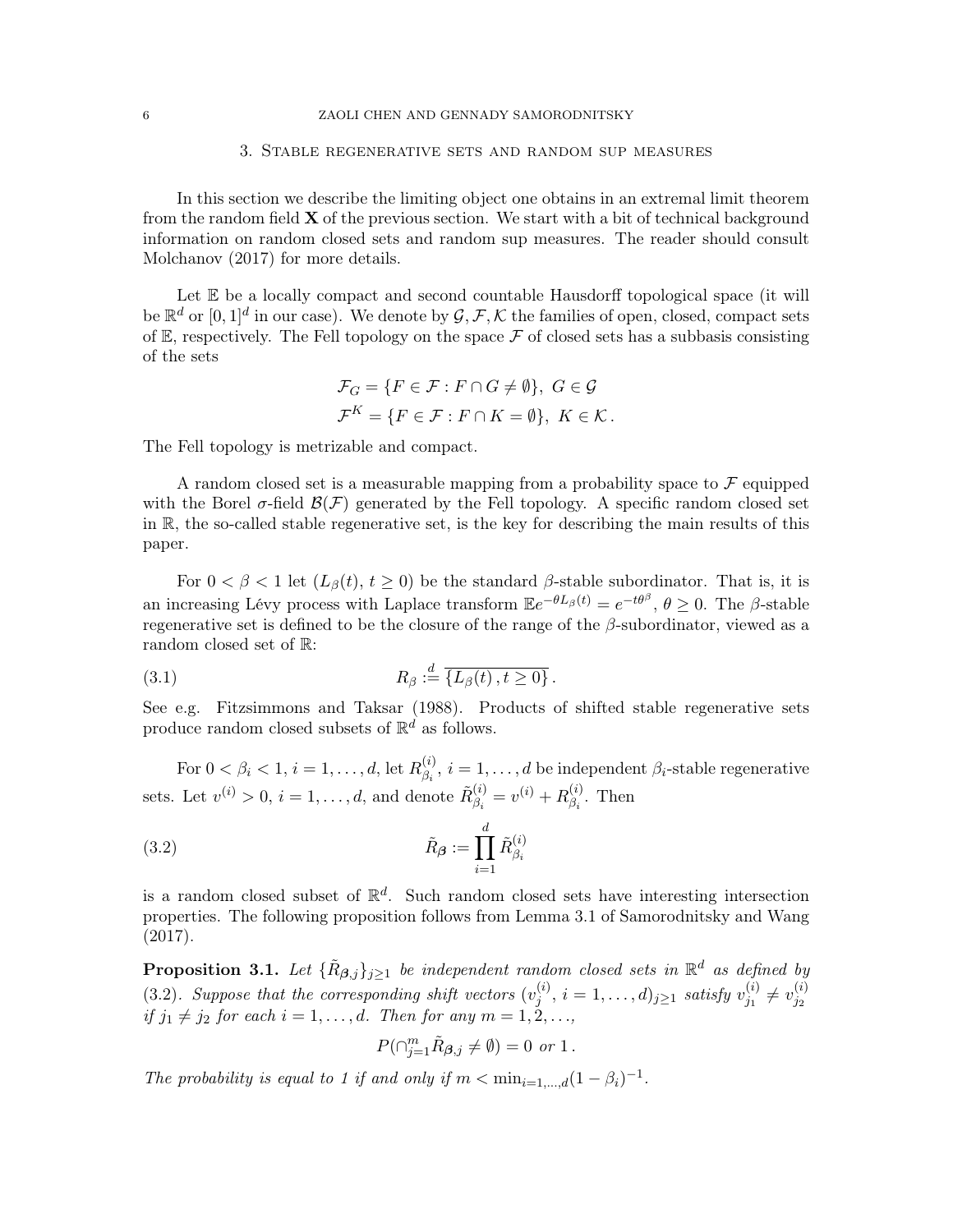The next object to define is a sup measure. For simplicity we take  $E$  be the space  $[0,1]^d$  or  $\mathbb{R}^d$ . The details of the presentation below can be found in O'Brien et al. (1990). A map  $m: \mathcal{G} \to [0,\infty]$  a called sup measure if  $m(\emptyset) = 0$  and for an arbitrary collection of open sets  $\{G_\gamma\}$  we have  $m(\cup_\gamma G_\gamma) = \sup_\gamma m(G_\gamma)$ .

The sup derivative  $d^{\vee}m$  of a sup measure m is defined by

(3.3) 
$$
d^{\vee}m(t) := \inf_{t \in G} m(G), \quad G \in \mathcal{G}.
$$

It is automatically an upper semi-continuous function. Conversely, for any function  $f$ :  $\mathbb{E} \to [0,\infty]$ , its sup integral  $i^{\vee} f$  is defined as

(3.4) 
$$
i^{\vee} f(G) := \sup_{t \in G} f(t), \quad G \in \mathcal{G}.
$$

If f is upper semi-continuous, then  $f = d^{\vee}i^{\vee}f$ . Furthermore,  $m = i^{\vee}d^{\vee}m$ , and one can use (3.4) to extend the domain of a sup measures to sets that are not necessarily open, by setting

$$
m(B):=\sup_{t\in B}d^\vee m(t),\quad B\subset\mathbb{E}\,.
$$

On the space SM of all sup measures we introduce a topology, the so-called sup vague topology, by saying that a sequence  ${m_n}$  of sup measures converges to a sup measure m if

lim sup  $m \sup_{n \to \infty} m_n(K) \le m(K)$  for all  $K \in \mathcal{K}$  and  $\liminf_{n \to \infty} m_n(G) \ge m(G)$  for all  $G \in \mathcal{G}$ .

The space of sup measures with sup vague topology is compact and metrizable; see Theorem 2.4. in Norberg (1990), and we will often use the notation  $\mathcal{M}(\mathbb{E})$  for the space of sup measures on E.

A random sup measure is a measurable map from a probability space into SM equipped with the Borel  $\sigma$ -field induced by the sup vague topology. For a random sup measure  $\eta$ , a continuity set is an open set G such that  $\eta(G) = \eta(G)$  (the closure of G) a.s., and a useful criterion for weak convergence in the sup vague topology of random sup-measures is as follows. Let  $\{\eta_n\}_{n>1}$  be a sequence of random sup measures, and  $\eta$  a random sup measure. Then  $\eta_n \Rightarrow \eta$  if and only if

$$
(3.5) \qquad (\eta_n(B_1), \dots, \eta_n(B_m)) \Rightarrow (\eta(B_1), \dots, \eta(B_m))
$$

for arbitrary disjoint open rectangles  $B_1, \ldots, B_m$  in E that are continuity sets for  $\eta$ .

We are now ready to construct the random sup measure that will appear as the limit in the extremal limit theorem in the space SM of the next section. We will define this measure through its sup derivative, which is a random upper semi-continuous function. Let  $0 < \beta_i < 1, i = 1, \ldots, d$ . We start with d independent families of iid  $\beta_i$ -stable regenerative sets  $\{R^{(i)}_{\beta_i,j}\}_{j\geq 1}$ ,  $i=1,\ldots,d$ . Furthermore, let  $(U_{\alpha,j},V_{\beta,j})_{j\geq 1}$  be a measurable enumeration of the points of a Poisson point process on  $\mathbb{R} \times \mathbb{R}^d$ , independent of the stable regenerative sets, with the mean measure

$$
\alpha u^{-1-\alpha} du \prod_{i=1}^d (1-\beta_i) v_i^{-\beta_i} dv_i, \ \ u, v_1, \dots, v_d > 0.
$$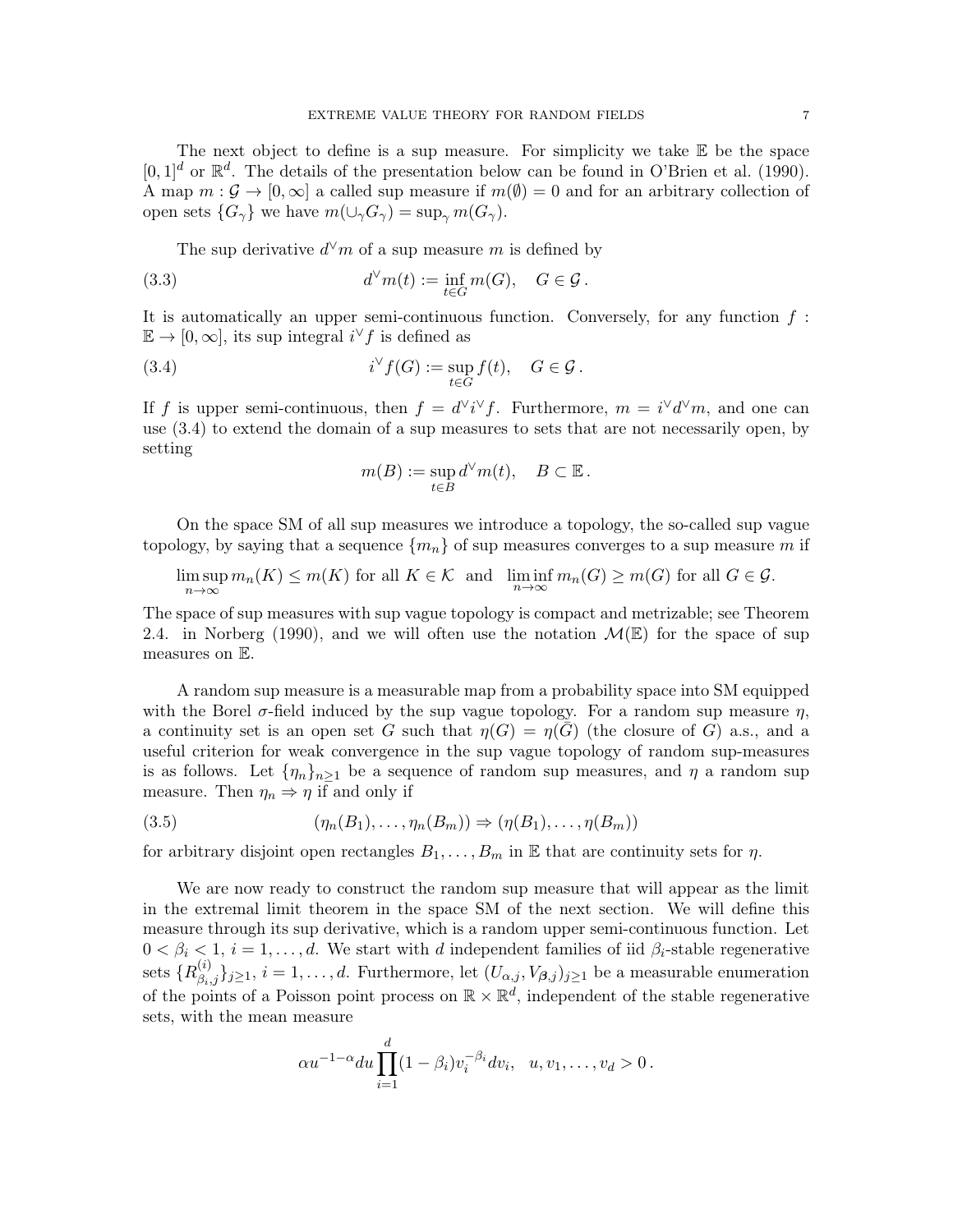Then the triples  $(U_{\alpha,j}, V_{\beta,j}, R_{\beta,j})_{j\geq 1}$  form a Poisson point process on  $\mathbb{R}\times\mathbb{R}^d\times\mathcal{F}(\mathbb{R}^d)$  with the mean measure

(3.6) 
$$
\alpha u^{-1-\alpha} du \left( \prod_{i=1}^d (1-\beta_i) v_i^{-\beta_i} dv_i \right) d\tilde{P}_{\beta}, \quad u, v_1, \ldots, v_d > 0.
$$

Here  $\tilde{P}_{\beta}$  is a probability measure on  $\mathcal{F}(\mathbb{R})^d$  defined by

$$
\tilde{P}_{\beta} = (P_{\beta_1} \times \cdots \times P_{\beta_d}) \circ H^{-1},
$$

with  $P_\beta$  being the law of the  $\beta$ -stable regenerative set, in (3.1), and  $H: (\mathcal{F}(\mathbb{R}))^d \to \mathcal{F}(\mathbb{R}^d)$ is defined by

$$
H(F_1,\ldots,F_d)=F_1\times\cdots\times F_d.
$$

Let

(3.7) 
$$
\eta_{\alpha,\beta}(\mathbf{t}) = \sum_{j=1}^{\infty} U_{\alpha,j} \mathbf{1}_{\{\mathbf{t} \in V_{\beta,j} + R_{\beta,j}\}} \mathbf{t} \in \mathbb{R}^d.
$$

Several observations are in order. First of all, by Proposition 3.1, on event of probability 1, for each t the series in (3.7) has less than

$$
\ell(\boldsymbol{\beta}) := \min_{i=1,\dots,d} (1-\beta_i)^{-1}
$$

non-zero terms, so there are no convergence issues. On the same event the function defined by  $(3.7)$  is upper semi-continuous. Indeed, for any finite  $\ell$  the function

$$
\sum_{j=1}^{\ell} U_{\alpha,j} \mathbf{1}_{\{\mathbf{t} \in V_{\boldsymbol{\beta},j} + R_{\boldsymbol{\beta},j}\}} \ \mathbf{t} \in \mathbb{R}^d
$$

is upper semi-continuous since each terms in this finite sum is upper semi-continuous due to the fact that each shifted product of stable regenerative sets is a closed set. Moreover, it is easy to check that, on each compact set, the uniform distance between this function and that defined in (3.7), goes to zero as  $\ell \to \infty$ ; see p. 10 in Samorodnitsky and Wang (2017).

We now define a random sup measure as the sup integral of the random upper semicontinuous function in (3.7), and we will use the same notation,  $\eta_{\alpha,\beta}$ , for this sup measure. That is,

(3.8) 
$$
\eta_{\alpha,\beta}(B) = \sup_{t \in B} \sum_{j=1}^{\infty} U_{\alpha,j} \mathbf{1}_{\{\mathbf{t} \in V_{\beta,j} + R_{\beta,j}\}}, \ B \in \mathcal{B}(\mathbb{R}^d).
$$

**Remark 3.1.** The random sup measure  $\eta_{\alpha,\beta}$  defined by (3.8) is stationary, in the sense that for every  $\mathbf{x} \geq \mathbf{0}$ ,  $\eta_{\alpha,\beta}(\cdot+\mathbf{x}) \stackrel{d}{=} \eta_{\alpha,\beta}$ . This follows from the shift invariance of the law the random upper semi-continuous function in (3.7) as in Proposition 3.2 in Samorodnitsky and Wang (2017) dealing with the case  $d = 1$ . The argument in that proposition also shows that the random sup measure  $\eta_{\alpha,\beta}$  is self-similar, in the sense that for any  $c_1 > 0, \ldots, c_d > 0$ ,

$$
\eta_{\alpha,\boldsymbol{\beta}}\circ p_{c_1,\dots,c_d}\stackrel{d}{=}\prod_{i=1}^d c_i^{(1-\beta_i)/\alpha}\eta_{\alpha,\boldsymbol{\beta}},
$$

where  $p_{c_1,...,c_d}: \mathbb{R}^d \to \mathbb{R}^d$  is the multiplication functional  $p_{c_1,...,c_d}(t_1,...,t_d) = (c_1t_1,...,c_dt_d)$ .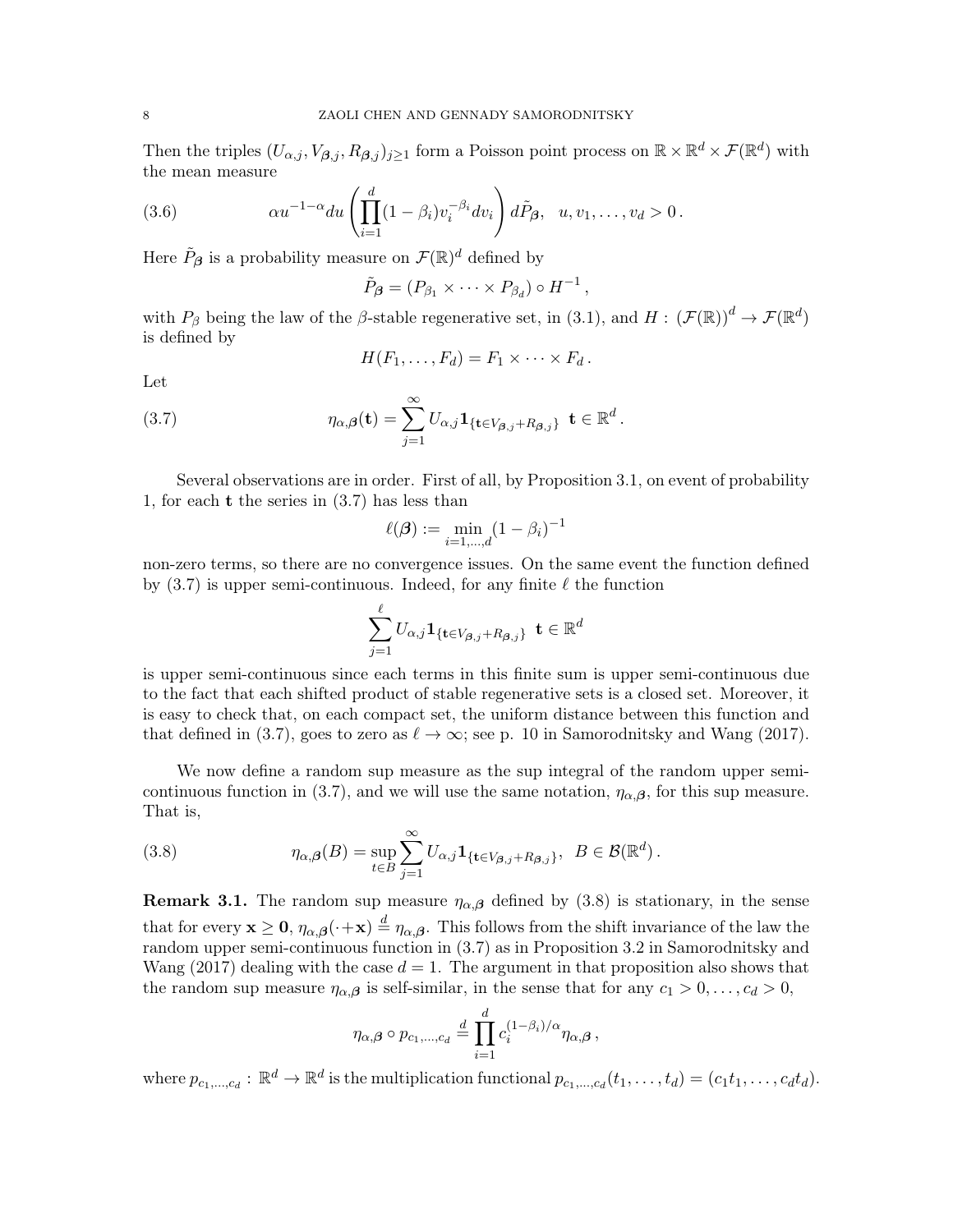Importantly,  $\eta_{\alpha,\beta}$  is a Fréchet random sup measure if and only if the sets  $(V_{\beta,j} +$  $R_{\beta,i}$ ,  $j = 1, 2, \ldots$  are a.s. disjoint. According to Proposition 3.1, a necessary and sufficient condition for this is  $\beta_i \leq 1/2$  for some  $i = 1, \ldots, d$ .

The restriction of the random sup measure  $\eta_{\alpha,\beta}$  in (3.8) to the hypercube [0, 1] has a somewhat more convenient representation. Let  $\{R^{(i)}_{\beta_i,j}\}_{j\geq 1}$ ,  $i=1,\ldots,d$  be as stable regenerative sets as above, and let  ${V_i^{(i)}}$  $j^{(i)}\} _{j\geq 1}$  be d independent families of iid random variables on [0, 1] with distributions given by

(3.9) 
$$
P(V_1^{(i)} \le x) := x^{1-\beta_i}, \quad x \in [0,1].
$$

Let now  $\{\Gamma_i\}$  be the sequence of the arrival times of a unit rate Poisson process on  $(0,\infty)$ . Assume that the families  ${V_i^{(1)}}$  $\{y_j^{(1)}\}_{j\geq 1},\ldots, \{V_j^{(d)}\}$  $\{R^{(d)}_{\beta_1,j}\}_{j\geq 1}, \, \{R^{(1)}_{\beta_1,j}\}_{j\geq 1}, \ldots, \{R^{(d)}_{\beta_d,j}\}_{j\geq 1}$  and the Poisson process are independent. Denoting

$$
\tilde{R}^{(i)}_{\beta_i,j} = V_j^{(i)} + R^{(i)}_{\beta_i,j}, \ \ 1 \le i \le d, \ j \ge 1
$$

and

$$
\tilde{R}_{\boldsymbol{\beta},j} = \prod_{i=1}^d \tilde{R}_{\beta_i,j}^{(i)} \subset \mathbb{R}^d \,,
$$

an alternative representation for the random upper semi-continuous function in (3.7) restricted to  $[0, 1]$  is

(3.10) 
$$
\eta_{\alpha,\beta}(\mathbf{t}) = \sum_{j=1}^{\infty} \Gamma_j^{-1/\alpha} \mathbf{1}_{\{\mathbf{t} \in \tilde{R}_{\beta,j}\}}, \quad \mathbf{t} \in [0,1]^d,
$$

with the corresponding change in  $(3.8)$ .

#### 4. Convergence of the random sup measures

In this section we establish the first functional extremal theorem for the stationary random field  $X$  in (2.5). The random field naturally induces a family of random supmeasures  $\{\eta_{\mathbf{n}}\}_{{\mathbf{n}}\in\mathbb{N}^d}$  by

(4.1) 
$$
\eta_{\mathbf{n}}(B) := \max_{\mathbf{k}/\mathbf{n} \in B} X_{\mathbf{k}}, \quad B \in \mathcal{B}([0,\infty)^d).
$$

In the following theorem we prove an extremal theorem in the space of the random sup measures.

**Theorem 4.1.** For all  $0 < \alpha < 2$  and  $0 < \beta_i < 1$ ,  $i = 1, ..., d$ ,

(4.2) 
$$
\frac{1}{b_{\mathbf{n}}} \eta_{\mathbf{n}} \Rightarrow \left(\frac{C_{\alpha}}{2}\right)^{1/\alpha} \eta_{\alpha,\beta}, \quad \mathbf{n} \to \infty,
$$

where  $\eta_{\alpha,\beta}$  is the random sup-measure defined in (3.7). The weak convergence holds in the space of sup measures  $\mathcal{M}(\mathbb{R}^d)$  equipped with the sup vague topology.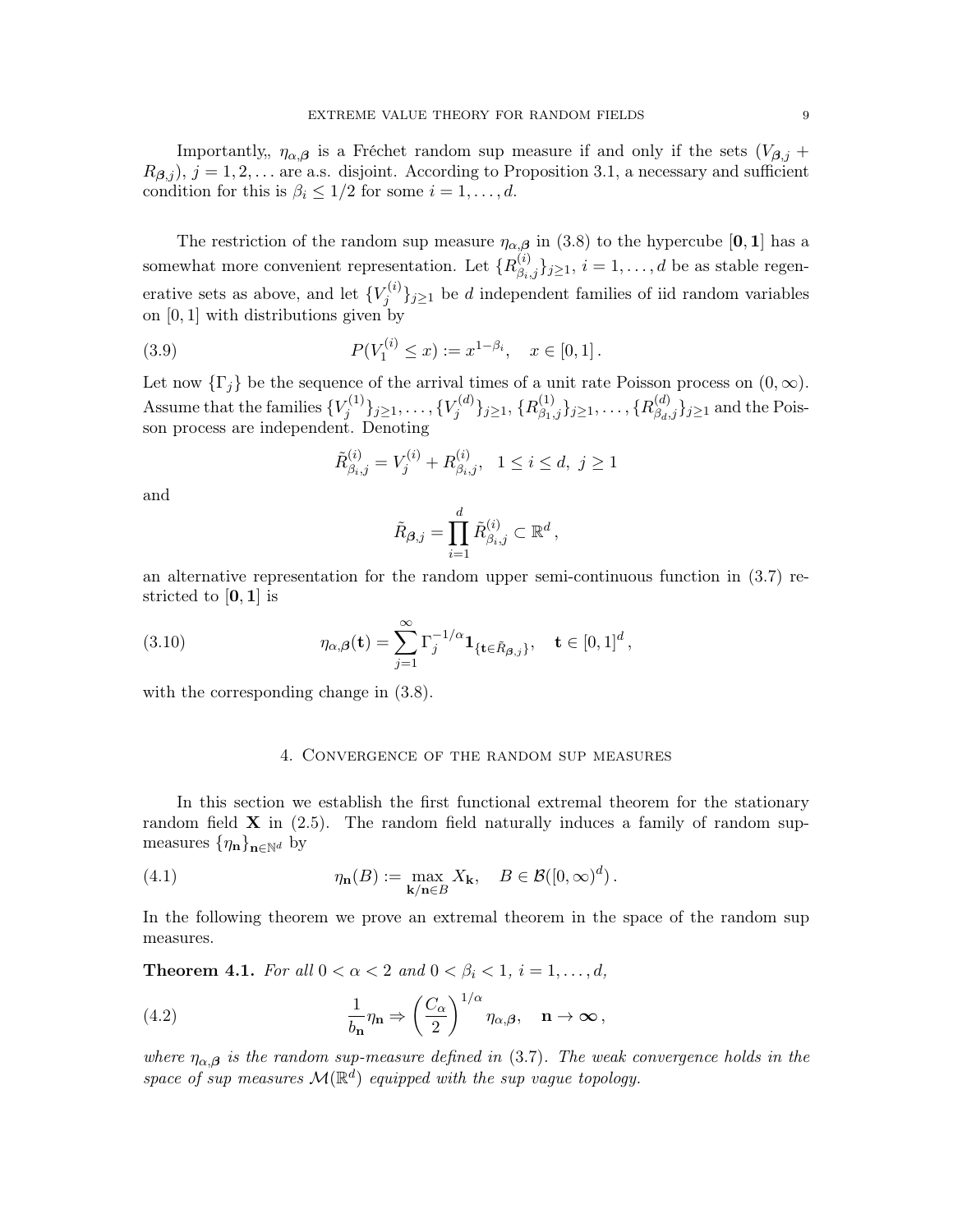To simplify the notation, we will show the weak convergence in  $\mathcal{M}([0,1])$ . Note that by  $(2.10)$  we can represent, in law, the sup measure in the left hand side of  $(4.2)$  as

(4.3) 
$$
\frac{1}{b_n}\eta_n(B) = \max_{\mathbf{k}/\mathbf{n}\in B} C_{\alpha}^{1/\alpha} \sum_{j=1}^{\infty} \epsilon_j \Gamma_j^{-1/\alpha} \mathbf{1}_{A^d} \circ T^{\mathbf{k}}(U_{j,\mathbf{n}}), \ B \in \mathcal{B}([0,1]^d).
$$

As it is often done, we prove Theorem 4.1 via a truncation argument. We fix an  $\ell \in \mathbb{N}$ and construct a truncated random sup-measure  $\eta_{n,\ell}$  so that

(4.4) 
$$
\frac{1}{b_{\mathbf{n}}}\eta_{\mathbf{n},\ell}(B) = \max_{\mathbf{k}/\mathbf{n}\in B} C_{\alpha}^{1/\alpha} \sum_{j=1}^{\ell} \epsilon_j \Gamma_j^{-1/\alpha} \mathbf{1}_{A^d} \circ T^{\mathbf{k}}(U_{j,\mathbf{n}}), \ B \in \mathcal{B}([0,1]^d).
$$

Note that we can write

$$
U_{j,n}(\mathbf{k}) = (U_{j,n_1}^{(1)}(k_1),\ldots,U_{j,n_d}^{(d)}(k_d))
$$

for  $\mathbf{n} = (n_1, \ldots, n_d)$  and  $\mathbf{k} = (k_1, \ldots, k_d)$ , with independent components in the right hand side, where  $U_{j,n}^{(i)}$  has the law  $\eta^{(i)}$  given in (2.9),  $i = 1, \ldots, d$ . Therefore, the set of zeroes of  $U_{i,n}$  satisfies

$$
\mathcal{Z}(U_{j,\mathbf{n}})=\mathcal{Z}(U_{j,n_1}^{(1)})\times\cdots\times\mathcal{Z}(U_{j,n_d}^{(d)}).
$$

To proceed, we need to introduce new notation. Let  $S \subset \mathbb{N}$ . We set

$$
\hat{I}_{S,n}^{(i)} = \cap_{j \in S} \mathcal{Z}(U_{j,n}^{(i)}), \ i = 1, \dots, d, \ n \ge 1, \ \hat{I}_{S,\mathbf{n}} = \cap_{j \in S} \mathcal{Z}(U_{j,\mathbf{n}}), \ \mathbf{n} \in \mathbb{N}^d,
$$
\n
$$
I_S^{(i)} = \cap_{j \in S} \tilde{R}_{\beta_i,j}^{(i)}, \ i = 1, \dots, d, \ I_S = \cap_{j \in S} \tilde{R}_{\beta,j}.
$$

At this stage the random objects described above do not need to be defined on the same probability space. We need the following extension of Theorem 5.4 of Samorodnitsky and Wang (2017).

## Proposition 4.1.

$$
\left(\frac{1}{\mathbf{n}}\hat{I}_{S,\mathbf{n}}\right)_{S\subset\{1,\ldots,\ell\}} \Rightarrow (I_S)_{S\subset\{1,\ldots,\ell\}},\ \mathbf{n}\to\infty\,,
$$

in  $\left(\mathcal{F}([0,1])\right)^{2^{\ell}}$ .

*Proof.* By Theorem 5.4 of Samorodnitsky and Wang (2017), for each  $i = 1, \ldots, d$  and  $S \subset \{1, \ldots, \ell\},\$ 

$$
\frac{1}{n}\left[\hat I_{S,n}^{(i)}\cap[0,1]\right]\Rightarrow I_S^{(i)}\cap[0,1],\quad n\to\infty\,,
$$

in the sense of weak convergence of random closed sets. By Corollaries 1.7.13 and 1.7.14 in Molchanov (2017) applied to rectangles of the type  $\prod_{i=1}^{d} [a_i, b_i]$ ,  $0 \le a_i \le b_i \le 1$ ,  $i =$  $1, \ldots, d$ , we conclude that for every  $S \subset \{1, \ldots, \ell\},\$ 

$$
\frac{1}{n}\hat{I}_{S,n} \Rightarrow I_S, \ \mathbf{n} \to \infty \,,
$$

 $(\mathcal{F}([0,1])$ . By Theorem 2.1 (ii) in Samorodnitsky and Wang (2017), this implies the joint convergence in the proposition.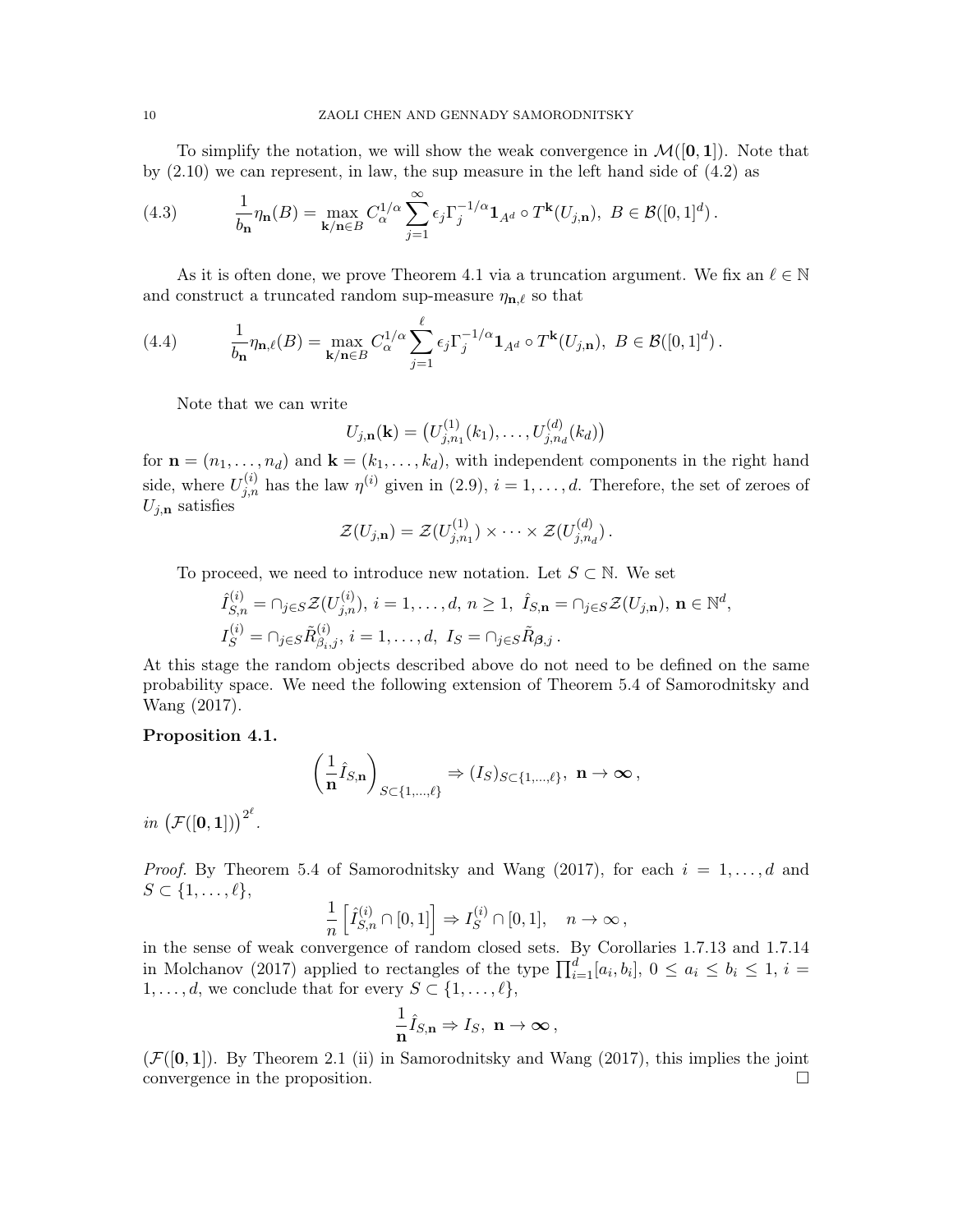For  $S \subset \{1, \ldots, \ell\}$  we define now

(4.5) 
$$
\hat{I}_{S,\mathbf{n}}^* = \hat{I}_{S,n} \cap \left( \bigcup_{j \in \{1,\ldots,\ell\} \setminus S} \mathcal{Z}(U_{j,\mathbf{n}}) \right)^c,
$$

the set of times where only the Markov chains corresponding to  $j \in S$  reach 0. Similarly we define

(4.6) 
$$
I_S^* = I_S \cap \left( \bigcup_{j \in \{1, \dots, \ell\} \backslash S} \tilde{R}_{\beta, j} \right)^c,
$$

As in the case of the one-dimensional time, for large **n** the sets  $\hat{I}_{S,n}^*$  and  $I_S^*$  are likely to be alike.

**Lemma 4.1.** For an open rectangle  $B \subset [0,1]^d$ , let  $H_n(B)$  be the event

(4.7) 
$$
H_{\mathbf{n}}(B) := \bigcup_{S \subset \{1, \dots, \ell\}} \left( \left\{ \frac{1}{n} \hat{I}_{S, \mathbf{n}} \cap B \neq \emptyset \right\} \cap \left\{ \frac{1}{n} \hat{I}_{S, \mathbf{n}}^* \cap B = \emptyset \right\} \right)
$$

Then,  $\lim_{n\to\infty} P(H_n(B)) = 0$ .

*Proof.* Write  $B = B_1 \times \cdots \times B_d$ , with  $B_1, \ldots, B_d$  open rectangles in [0, 1]. Denoting

$$
\hat{I}_{S,n}^{(i)*} := \hat{I}_{S,n}^{(i)} \cap \left( \bigcup_{j \in \{1, ..., \ell\} \setminus S} \mathcal{Z}(U_{j,n}^{(i)}) \right)^c, \ i = 1, ..., d, \ S \subset \{1, ..., \ell\}, \ n = 1, 2, ...,
$$

we have

$$
H_{\mathbf{n}}(B) \subset \bigcup_{S \subset \{1,\ldots,\ell\}} \bigcup_{i=1,\ldots,d} \left( \left\{ \frac{1}{n_i} \hat{I}_{S,n_i}^{(i)} \cap B_i \neq \emptyset \right\} \cap \left\{ \frac{1}{n_i} \hat{I}_{S,n_i}^{(i)*} \cap B_i = \emptyset \right\} \right).
$$

The right hand side above is a finite union events, and the probability of each one is asymptoticly vanishing by Lemma 5.5 in Samorodnitsky and Wang  $(2017)$ .

Remark 4.1. The argument of Lemma 5.5 in Samorodnitsky and Wang (2017) shows also the following version of the lemma: let

$$
H_{\mathbf{n}}^* = \bigcup_{a_i > 0, i=1,\dots,d} H_{\mathbf{n}} \left( \prod_{i=1}^d (0, a_i) \right).
$$

Then  $\lim_{n\to\infty} P(H_n^*)=0$ . We will find this formulation useful in the sequel.

We are now ready to prove convergence of the truncated random sup-measures.

**Proposition 4.2.** Let  $\ell \geq 1$ , and define a random sup-measure  $\eta_{\alpha,\beta,\ell}$  by

(4.8) 
$$
\eta_{\alpha,\beta,\ell}(B) = \sup_{\mathbf{t}\in B} \sum_{j=1}^{\ell} \Gamma_j^{-1/\alpha} \mathbf{1}_{\{\mathbf{t}\in \tilde{R}_{\beta,j}\}}, \quad B \in \mathcal{B}([0,1]^d).
$$

Then

$$
\frac{1}{b_{\mathbf{n}}}\eta_{\mathbf{n},\ell} \Rightarrow \left(\frac{C_{\alpha}}{2}\right)^{1/\alpha}\eta_{\alpha,\beta,\ell}, \quad \mathbf{n} \to \infty
$$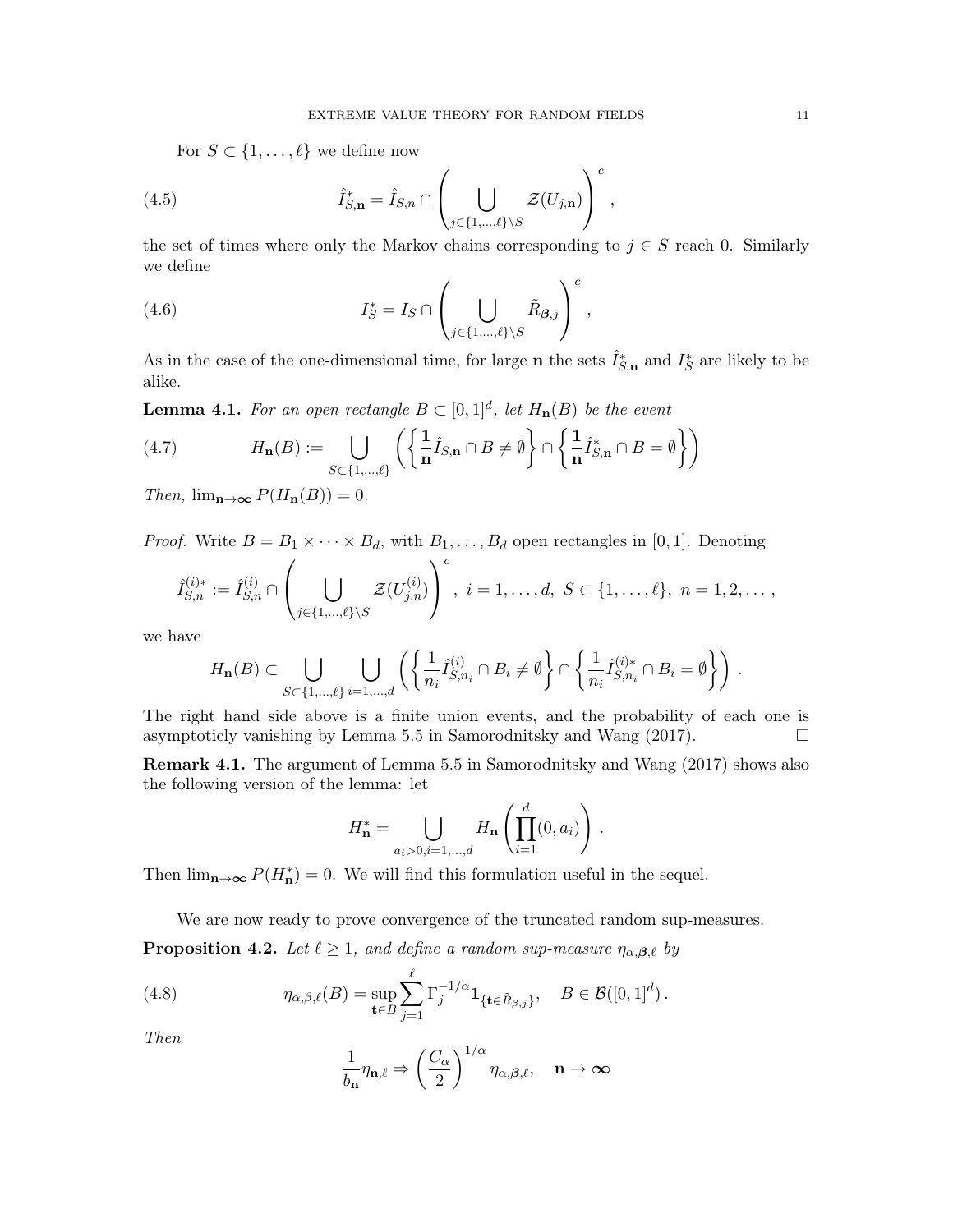in the space of sup measures  $\mathcal{M}([0,1])$  equipped with the sup vague topology.

Proof. We start by observing that an alternative expression for the random sup-measure  $\eta_{\alpha,\beta,\ell}$  is

(4.9) 
$$
\eta_{\alpha,\beta,\ell}(B) = \max_{S \subset \{1,\ldots,\ell\}} \mathbf{1}_{\{I_S \cap B \neq \emptyset\}} \sum_{j \in S} \Gamma_j^{-1/\alpha}.
$$

Since stable subordinators do not hit fixed points, by  $(3.5)$  it suffices to show that for any m disjoint open rectangles  $B_r = \prod_{i=1}^d (a_i^{(r)})$  $i^{(r)}, b_i^{(r)}), r = 1, \ldots, m$  in  $[0, 1]^d$ , we have a convergence of random vectors:

$$
\frac{1}{b_{\mathbf{n}}} \left( \eta_{\mathbf{n},\ell}(B_1),\ldots,\eta_{\mathbf{n},\ell}(B_m) \right) \Rightarrow \left( \frac{C_{\alpha}}{2} \right)^{1/\alpha} \left( \eta_{\alpha,\beta,\ell}(B_1),\ldots,\eta_{\alpha,\beta,\ell}(B_m) \right) .
$$

It is clear that for any  $r = 1, \ldots, m$ , on the compliment of the event  $H_n(B_r)$ ,

$$
\max_{\mathbf{k}/\mathbf{n}\in B_r} \sum_{j=1}^{\ell} \epsilon_j \Gamma_j^{-1/\alpha} \mathbf{1}_{A^d} \circ T^{\mathbf{k}}(U_{j,\mathbf{n}}) = \max_{S \subset \{1,\dots,\ell\}} \mathbf{1}_{\{(1/\mathbf{n})\hat{I}_{S,\mathbf{n}} \cap B_r \neq \emptyset\}} \sum_{j \in S} \epsilon_j \Gamma_j^{-1/\alpha}
$$

.

.

.

Since  $\hat{I}_{S,n}$  is decreasing as the set S increases, we can choose, for a fixed S, the set  $S' =$  $\{j \in S : \epsilon_j = 1\}$  to obtain

$$
\max_{S \subset \{1,\ldots,\ell\}} \mathbf{1}_{\{(1/n)\hat{I}_{S,n} \cap B_r \neq \emptyset\}} \sum_{j \in S} \epsilon_j \Gamma_j^{-1/\alpha} = \max_{S \subset \{1,\ldots,\ell\}} \mathbf{1}_{\{(1/n)\hat{I}_{S,n} \cap B_r \neq \emptyset\}} \sum_{j \in S} \mathbf{1}(\epsilon_j = 1) \Gamma_j^{-1/\alpha}.
$$

Hence, on the compliment of the event  $H_n(B_1) \cup \cdots \cup H_n(B_m)$ ,

$$
\frac{1}{b_{\mathbf{n}}} \left( \eta_{\mathbf{n},\ell}(B_1),\ldots,\eta_{\mathbf{n},\ell}(B_{\mathbf{n}}) \right) = C_{\alpha}^{1/\alpha} \left( \max_{S \subset \{1,\ldots,\ell\}} \mathbf{1}_{\{(1/\mathbf{n})\hat{I}_{S,\mathbf{n}} \cap B_r \neq \emptyset\}} \sum_{j \in S} \mathbf{1}_{\{\epsilon_j=1\}} \Gamma_j^{-1/\alpha} \right)_{r=1,\ldots,m}
$$

By Proposition 4.1 the random vector in the right hand side converges weakly as  $n \to \infty$ to the random vector

$$
C_{\alpha}^{1/\alpha} \left( \max_{S \subset \{1, \dots, \ell\}} \mathbf{1}_{\{I_S \cap B_r \neq \emptyset\}} \sum_{j \in S} \mathbf{1}_{\{\epsilon_j = 1\}} \Gamma_j^{-1/\alpha} \right)_{r=1, \dots, m}
$$

Since, by Lemma 4.1, the event  $H_n(B_1) \cup \cdots \cup H_n(B_m)$  has an asymptotically vanishing probability, the random vector

$$
\frac{1}{b_{\mathbf{n}}} \left( \eta_{\mathbf{n},\ell}(B_1), \ldots, \eta_{\mathbf{n},\ell}(B_m) \right)
$$

converges weakly to the same limit. The claim of the proposition follows by noticing that the thinned Poisson random measure  $(1_{\{\epsilon_j=1\}}\Gamma_j^{-1/\alpha})$  $j^{-1/\alpha}$ )<sub>j≥1</sub> has the same law as  $(2^{-1/\alpha} \Gamma_j^{-1/\alpha})$  $j^{-(1/\alpha)}$  $j \geq 1$ and using  $(4.9)$ .

We now deal with the part of the random sup measure in Theorem 4.1 that is left after the truncation procedure above. The following proposition is crucial.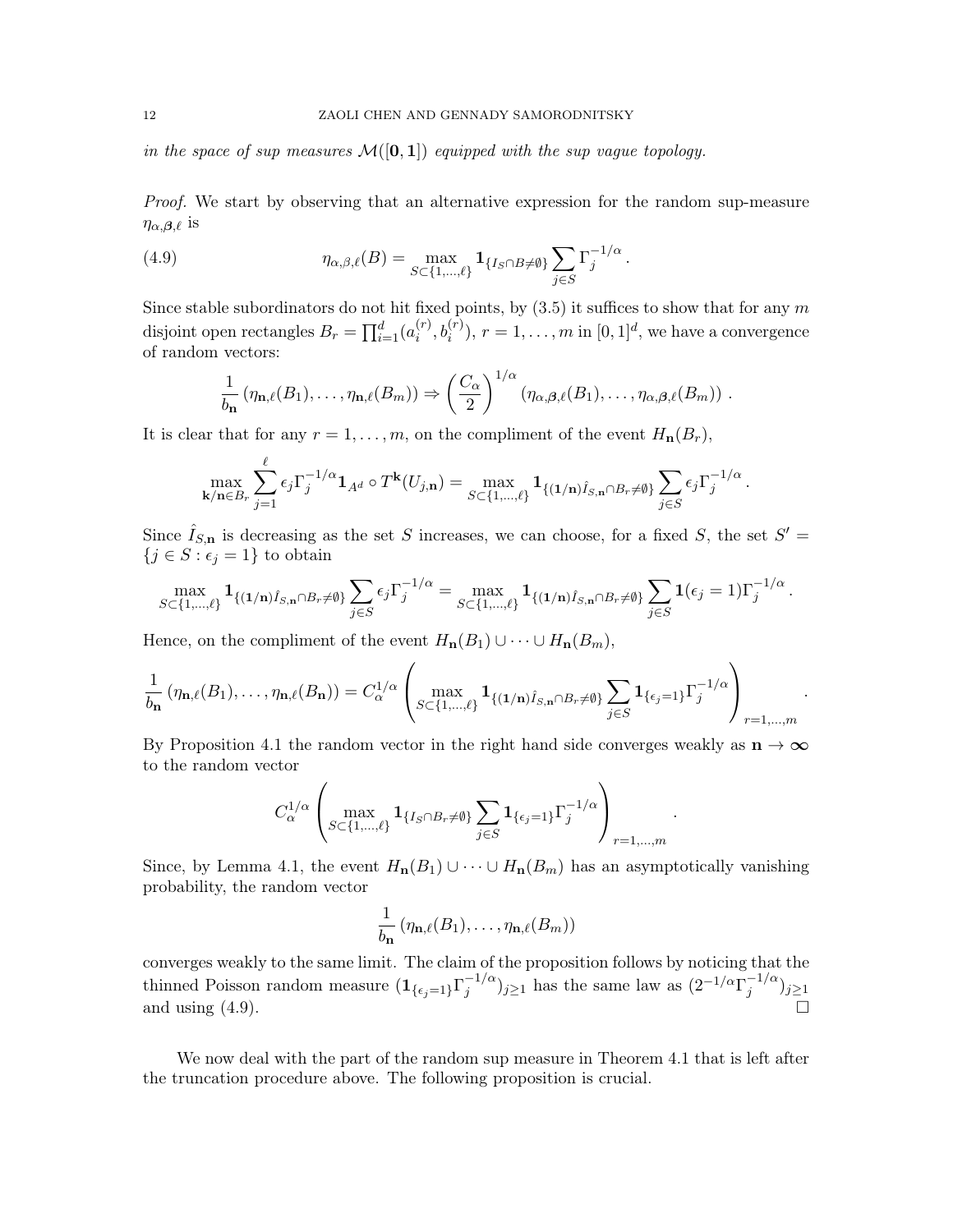**Proposition 4.3.** For all  $\delta > 0$ ,

(4.10) 
$$
\lim_{\ell \to \infty} \limsup_{\mathbf{n} \to \infty} P\left(\max_{0 \leq k \leq \mathbf{n}} \left| \sum_{j=\ell+1}^{\infty} \epsilon_j \Gamma_j^{-1/\alpha} \mathbf{1}_{A^d} \circ T^k(U_{j,\mathbf{n}}) \right| > \delta \right) = 0.
$$

Proof. Clearly,

(4.11) 
$$
P\left(\max_{0\leq\mathbf{k}\leq\mathbf{n}}\left|\sum_{j=\ell+1}^{\infty}\epsilon_{j}\Gamma_{j}^{-1/\alpha}\mathbf{1}_{A^{d}}\circ T^{\mathbf{k}}(U_{j,\mathbf{n}})\right|>\delta\right) \n\leq P\left(\max_{0\leq\mathbf{k}\leq\mathbf{n}}\left|\sum_{j=\ell+1}^{\infty}\epsilon_{j}\Gamma_{j}^{-1/\alpha}\mathbf{1}(\Gamma_{j}>\delta_{\mathbf{n}}^{\alpha})\mathbf{1}_{A^{d}}\circ T^{\mathbf{k}}(U_{j,\mathbf{n}})\right|>\delta/2\right) +P\left(\max_{0\leq\mathbf{k}\leq\mathbf{n}}\left|\sum_{j=\ell+1}^{\infty}\epsilon_{j}\Gamma_{j}^{-1/\alpha}\mathbf{1}(\Gamma_{j}\leq\delta_{\mathbf{n}}^{\alpha})\mathbf{1}_{A^{d}}\circ T^{\mathbf{k}}(U_{j,\mathbf{n}})\right|>\delta/2\right).
$$

By symmetry,

$$
P\left(\max_{0\leq\mathbf{k}\leq\mathbf{n}}\left|\sum_{j=\ell+1}^{\infty}\epsilon_j\Gamma_j^{-1/\alpha}\mathbf{1}(\Gamma_j > b_{\mathbf{n}}^{\alpha})\mathbf{1}_{A^d}\circ T^{\mathbf{k}}(U_{j,\mathbf{n}})\right| > \delta/2\right)
$$
  

$$
\leq 2P\left(\max_{0\leq\mathbf{k}\leq\mathbf{n}}\left|\sum_{j=1}^{\infty}\epsilon_j\Gamma_j^{-1/\alpha}\mathbf{1}(\Gamma_j > b_{\mathbf{n}}^{\alpha})\mathbf{1}_{A^d}\circ T^{\mathbf{k}}(U_{j,\mathbf{n}})\right| > \delta/2\right).
$$

The sum in the right hand side is a representation, in law, of the restriction to the set  $0 \leq$  $\mathbf{k} \leq \mathbf{n}$  of the random field  $(b_n^{-1}Y_\mathbf{k}, \mathbf{k} \in \mathbb{Z}^d)$ , where  $(Y_\mathbf{k}, \mathbf{k} \in \mathbb{Z}^d)$  is a stationary symmetric infinitely divisible random field defined, similarly to the original stationary symmetric  $\alpha$ stable random field in (2.5), by

(4.12) 
$$
Y_{\mathbf{k}} = \int_{E} f \circ T^{\mathbf{k}}(\mathbf{x}) \, \tilde{M}(d\mathbf{x}), \quad \mathbf{k} \in \mathbb{Z}^{d},
$$

with the distinction that the local Lévy measure  $\tilde{\rho}$  of the symmetric infinitely divisible random measure in (4.12) has the density  $\alpha |x|^{-(\alpha+1)}$  restricted to  $|x| \leq 1$ . See Chapter 3 in Samorodnitsky (2016). In particular, each  $Y_k$  has a Lévy measure with a bounded support and, hence, has (faster than) exponentially fast decaying tails. See e.g. Sato (1999) Chapter 5. We conclude by the regular variation (2.3) of the factors in (2.7) that for  $\mathbf{n} = (n_1, \ldots, n_d)$ ,

$$
P\left(\max_{0\leq\mathbf{k}\leq\mathbf{n}}\left|\sum_{j=\ell+1}^{\infty}\epsilon_j\Gamma_j^{-1/\alpha}\mathbf{1}(\Gamma_j>b_{\mathbf{n}}^{\alpha})\mathbf{1}_{A^d}\circ T^{\mathbf{k}}(U_{j,\mathbf{n}})\right|>\delta/2\right)
$$
  

$$
\leq 2P\left(\max_{0\leq\mathbf{k}\leq\mathbf{n}}|Y_{\mathbf{k}}|>b_{\mathbf{n}}(\delta/2)\right)\leq 2\prod_{i=1}^d(1+n_i)P\big(|Y_0|>b_{\mathbf{n}}(\delta/2)\big)\to 0
$$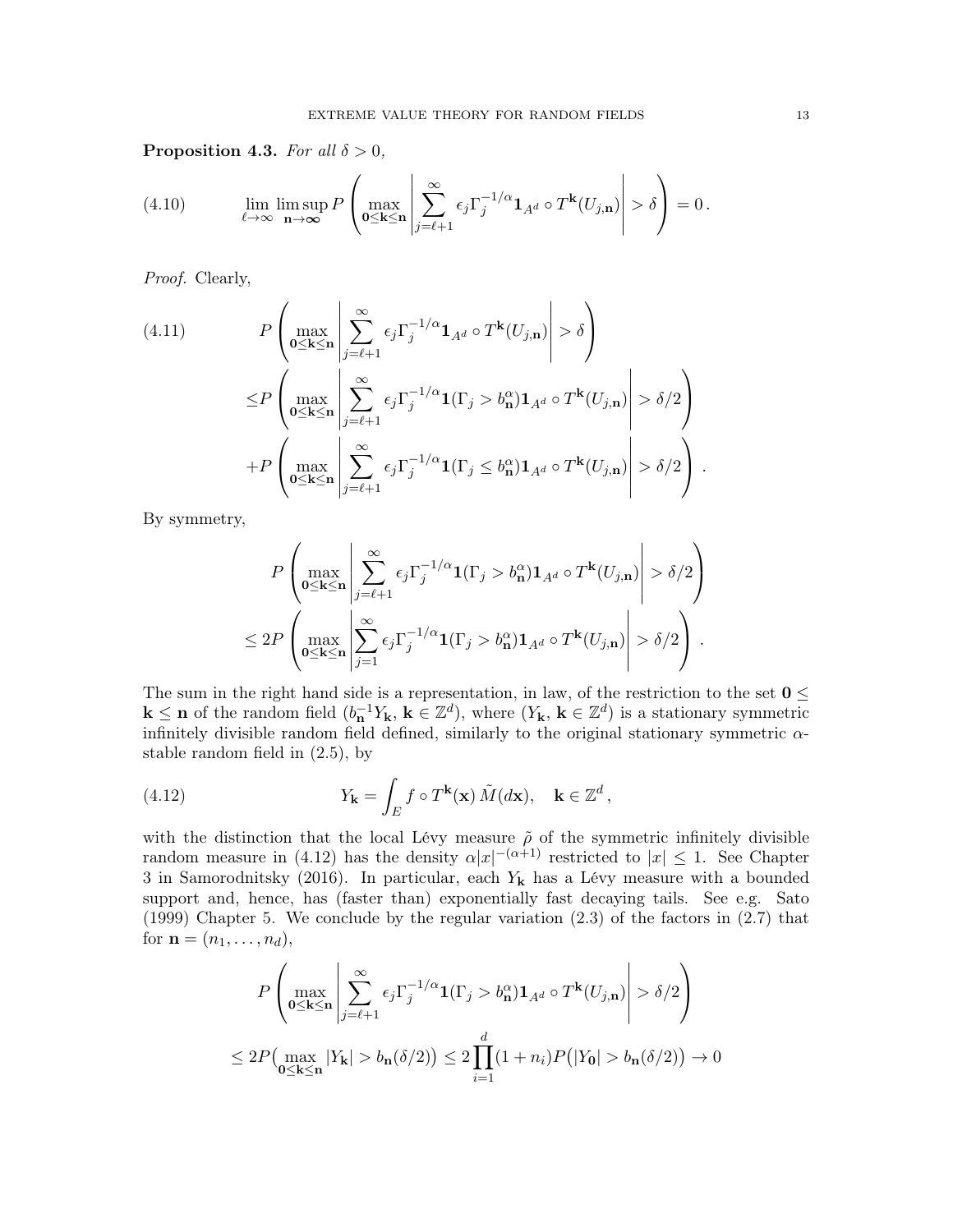as  $n \to \infty$ . Therefore, the claim of the proposition will follow once we prove that

(4.13) 
$$
\lim_{\ell \to \infty} \limsup_{n \to \infty} P\left(\max_{0 \le k \le n} \left| \sum_{j=\ell+1}^{\infty} \epsilon_j \Gamma_j^{-1/\alpha} \mathbf{1}(\Gamma_j \le b_n^{\alpha}) \mathbf{1}_{A^d} \circ T^k(U_{j,n}) \right| > \delta \right) = 0.
$$

To this end, let  $M > 0$  and set  $D_{\ell}^M := {\{\Gamma_{\ell+1} \geq M\}}$ . By the Strong Law of Large Numbers,  $\lim_{\ell \to \infty} P(D_{\ell}^M) = 1$ . Therefore, we may replace the probability in (4.13) by

$$
P\left(\left\{\max_{0\leq\mathbf{k}\leq\mathbf{n}}\left|\sum_{j=\ell+1}^{\infty}\epsilon_j\Gamma_j^{-1/\alpha}\mathbf{1}(\Gamma_j\leq b_{\mathbf{n}}^{\alpha})\mathbf{1}_{A^d}\circ T^{\mathbf{k}}(U_{j,\mathbf{n}})\right|>\delta\right\}\cap D_{\ell}^M\right)\,.
$$

The above quantity does not exceed

$$
(4.14) \qquad \sum_{\mathbf{0}\leq\mathbf{k}\leq\mathbf{n}} P\left(\left\{\left|\sum_{j=\ell+1}^{\infty}\epsilon_j\Gamma_j^{-1/\alpha}\mathbf{1}(\Gamma_j\leq b_{\mathbf{n}}^{\alpha})\mathbf{1}_{A^d}\circ T^{\mathbf{k}}(U_{j,\mathbf{n}})\right|>\delta\right\}\cap D_{\ell}^M\right) \\
= \prod_{i=1}^d (n_i+1)P\left(\left\{\left|\sum_{j=\ell+1}^{\infty}\epsilon_j\Gamma_j^{-1/\alpha}\mathbf{1}(\Gamma_j\leq b_{\mathbf{n}}^{\alpha})\mathbf{1}_{A^d}(U_{j,\mathbf{n}})\right|>\delta\right\}\cap D_{\ell}^M\right),
$$

since the probabilities in the sum in  $(4.14)$  do not depend on k. Using symmetry, we have

$$
P\left(\left\{\left|\sum_{j=\ell+1}^{\infty}\epsilon_j\Gamma_j^{-1/\alpha}\mathbf{1}(\Gamma_j \le b_{\mathbf{n}}^{\alpha})\mathbf{1}_{A^d}(U_{j,\mathbf{n}})\right| > \delta\right\} \cap D_{\ell}^M\right)
$$
  
\n
$$
\le P\left(\left|\sum_{j=\ell+1}^{\infty}\epsilon_j\Gamma_j^{-1/\alpha}\mathbf{1}(M \le \Gamma_j \le b_{\mathbf{n}}^{\alpha})\mathbf{1}_{A^d}(U_{j,\mathbf{n}})\right| > \delta\right)
$$
  
\n
$$
\le 2P\left(\left|\sum_{j=1}^{\infty}\epsilon_j\Gamma_j^{-1/\alpha}\mathbf{1}(M \le \Gamma_j \le b_{\mathbf{n}}^{\alpha})\mathbf{1}_{A^d}(U_{j,\mathbf{n}})\right| > \delta\right).
$$

Notice that the Poisson point process  $(b_n^{-\alpha} \Gamma_j \mathbf{1}_{A^d}(U_{j,n}))_j$  has the same law as the Poisson point proces  $(\Gamma_j)_j$ . Therefore, the probability in (4.15) coincides with

$$
P\left(b_n^{-1} \left| \sum_{j=1}^{\infty} \epsilon_j \Gamma_j^{-1/\alpha} \mathbf{1}_{\{Mb_n^{-\alpha} \leq \Gamma_j \leq 1\}} \right| > \delta \right) \leq P\left(\left| b_n^{-1} \sum_{j=j_M+1}^{\infty} \epsilon_j \Gamma_j^{-1/\alpha} \mathbf{1}_{\{Mb_n^{-\alpha} \leq \Gamma_j \leq 1\}} \right| > \delta/2\right)
$$
  

$$
\leq b_n^{-p} (\delta/2)^{-p} E\left|\sum_{j=j_M+1}^{\infty} \epsilon_j \Gamma_j^{-1/\alpha} \mathbf{1}_{\{Mb_n^{-\alpha} \leq \Gamma_j \leq 1\}} \right|^p
$$

for any  $p > 0$ , where  $j_M = \lceil M^{1/\alpha} \delta/2 \rceil$ . If  $p > 0$  is large enough, then by the regular variation (2.3),

$$
\lim_{n\to\infty}\prod_{i=1}^d(n_i+1)b_n^{-p}\to 0.
$$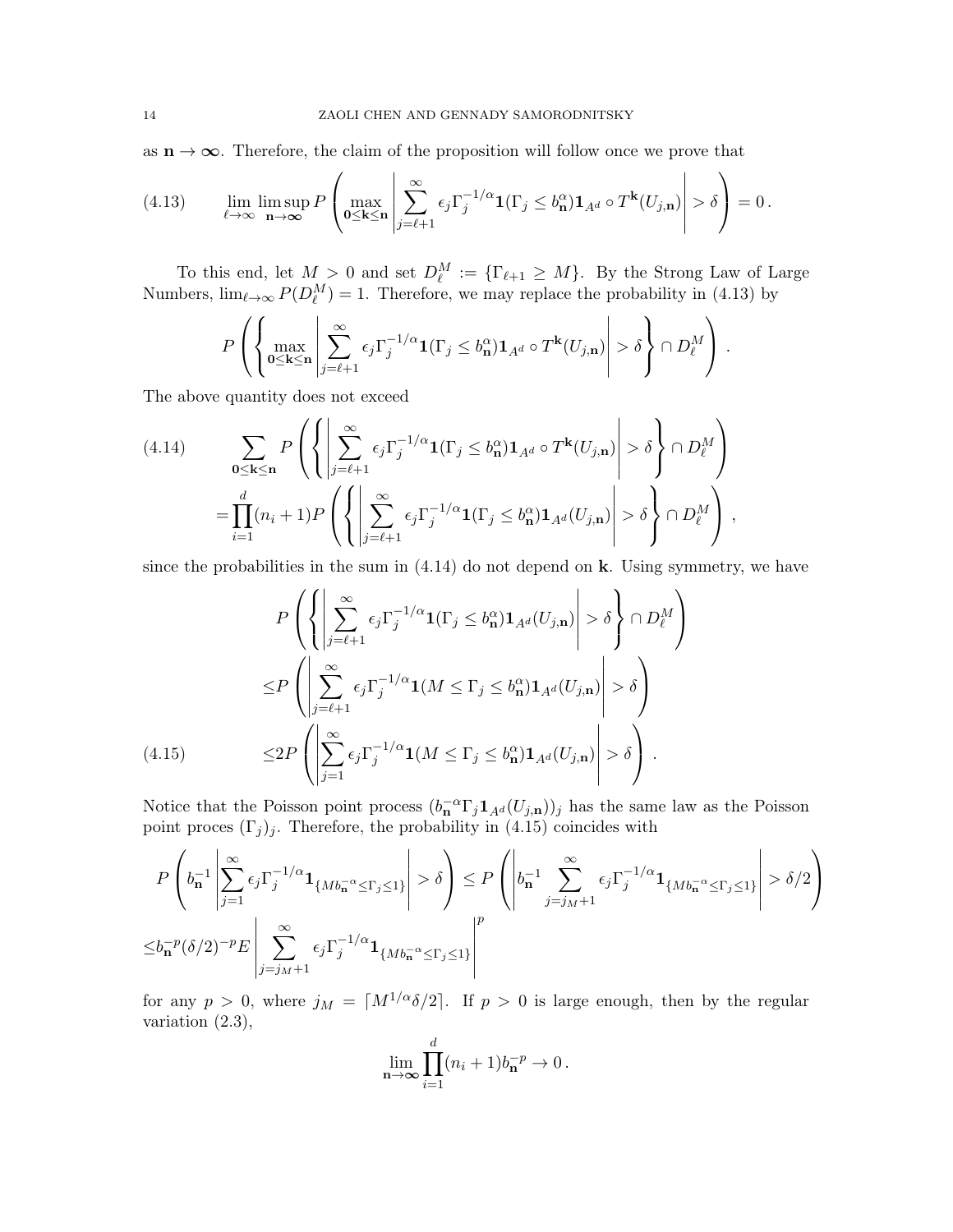Therefore,  $(4.13)$  will follow once we check that for any  $p > 0$  we can take  $M > 0$  large enough so that

(4.16) 
$$
\limsup_{n \to \infty} E \left| \sum_{j=j_M+1}^{\infty} \epsilon_j \Gamma_j^{-1/\alpha} \mathbf{1}_{\{Mb_n^{-\alpha} \leq \Gamma_j \leq 1\}} \right|^p < \infty.
$$

Let us take  $p = 2k$ , an even integer. By the Khintchine inequality (see e.g.  $(A.1)$ ) in Nualart (1995)), there is a constant  $c_p \in (0, \infty)$  such that

$$
E\left|\sum_{j=j_M+1}^{\infty}\epsilon_j\Gamma_j^{-1/\alpha}\mathbf{1}_{\{Mb_n^{-\alpha}\leq\Gamma_j\leq 1\}}\right|^p\leq c_pE\left(\sum_{j=j_M+1}^{\infty}(\Gamma_j^{-1/\alpha}\mathbf{1}_{\{Mb_n^{-\alpha}\leq\Gamma_j\leq 1\}})^2\right)^{p/2}
$$

$$
\leq c_pE\left(\sum_{j=j_M+1}^{\infty}\Gamma_j^{-2/\alpha}\right)^k\leq c_p\left(\sum_{j=j_M+1}^{\infty}(\mathbb{E}(\Gamma_j^{-2k/\alpha}))^{1/k}\right)^k.
$$

The claim (4.16) now follows since  $E(\Gamma_i^{-2k/\alpha})$  $j^{-2k/\alpha}$   $\big) < \infty$  for  $j > 2k/\alpha$ , and

| $E(\Gamma_j^{-2k/\alpha}) \sim j^{-2k/\alpha}, \ j \to \infty$ . |  |  |
|------------------------------------------------------------------|--|--|
|                                                                  |  |  |

 $\Box$ 

We are now ready to finish the proof of Theorem 4.1.

*Proof of Theorem 4.1* . Once again, by  $(3.5)$  it suffices to show that for any m disjoint open rectangles  $B_r = \prod_{i=1}^d (a_i^{(r)})$  $i^{(r)}, b_i^{(r)}), r = 1, \ldots, m$  in  $[0, 1]^d$ , we have

$$
\frac{1}{b_{\mathbf{n}}} \left( \eta_{\mathbf{n}}(B_1), \ldots, \eta_{\mathbf{n},\ell}(B_m) \right) \Rightarrow \left( \frac{C_{\alpha}}{2} \right)^{1/\alpha} \left( \eta_{\alpha,\beta}(B_1), \ldots, \eta_{\alpha,\beta,\ell}(B_m) \right) .
$$

Since by Proposition 4.2

$$
\frac{1}{b_{\mathbf{n}}} \left( \eta_{\mathbf{n},\ell}(B_1),\ldots,\eta_{\mathbf{n},\ell}(B_m) \right) \Rightarrow \left( \frac{C_{\alpha}}{2} \right)^{1/\alpha} \left( \eta_{\alpha,\beta,\ell}(B_1),\ldots,\eta_{\alpha,\beta,\ell}(B_m) \right) ,
$$

and  $\eta_{\alpha,\beta,\ell}$  increases to  $\eta_{\alpha,\beta}$  almost surely, we can use the "convergence together" argument, as in Theorem 3.2 of Billingsley (1999). To this end we need to check that for each  $r =$  $1, \ldots, m$  and any  $\epsilon > 0$ ,

$$
\lim_{\ell \to \infty} \limsup_{n \to \infty} P\left(\frac{1}{b_n} |\eta_n(B_r) - \eta_{n,\ell}(B_r)| > \epsilon\right) = 0.
$$

This is, however, an immediate conclusion from Proposition 4.3.

Remark 4.2. Note that the limiting sup measure in Theorem 4.1 is Fréchet only when  $\beta_i \leq 1/2$  for some  $i = 1, \dots, d$ . See Remark 3.1.

The stationary random field  $\bf{X}$  in (2.5) induces another family of random sup measures  $\{\tilde{\eta}_{\mathbf{n}}\}_{\mathbf{n}\in\mathbb{N}^d}$  via

(4.17) 
$$
\tilde{\eta}_{n}(B) := \max_{\mathbf{k}/n \in B} |X_{\mathbf{k}}|, \quad B \in \mathcal{B}([0,\infty)^{d}).
$$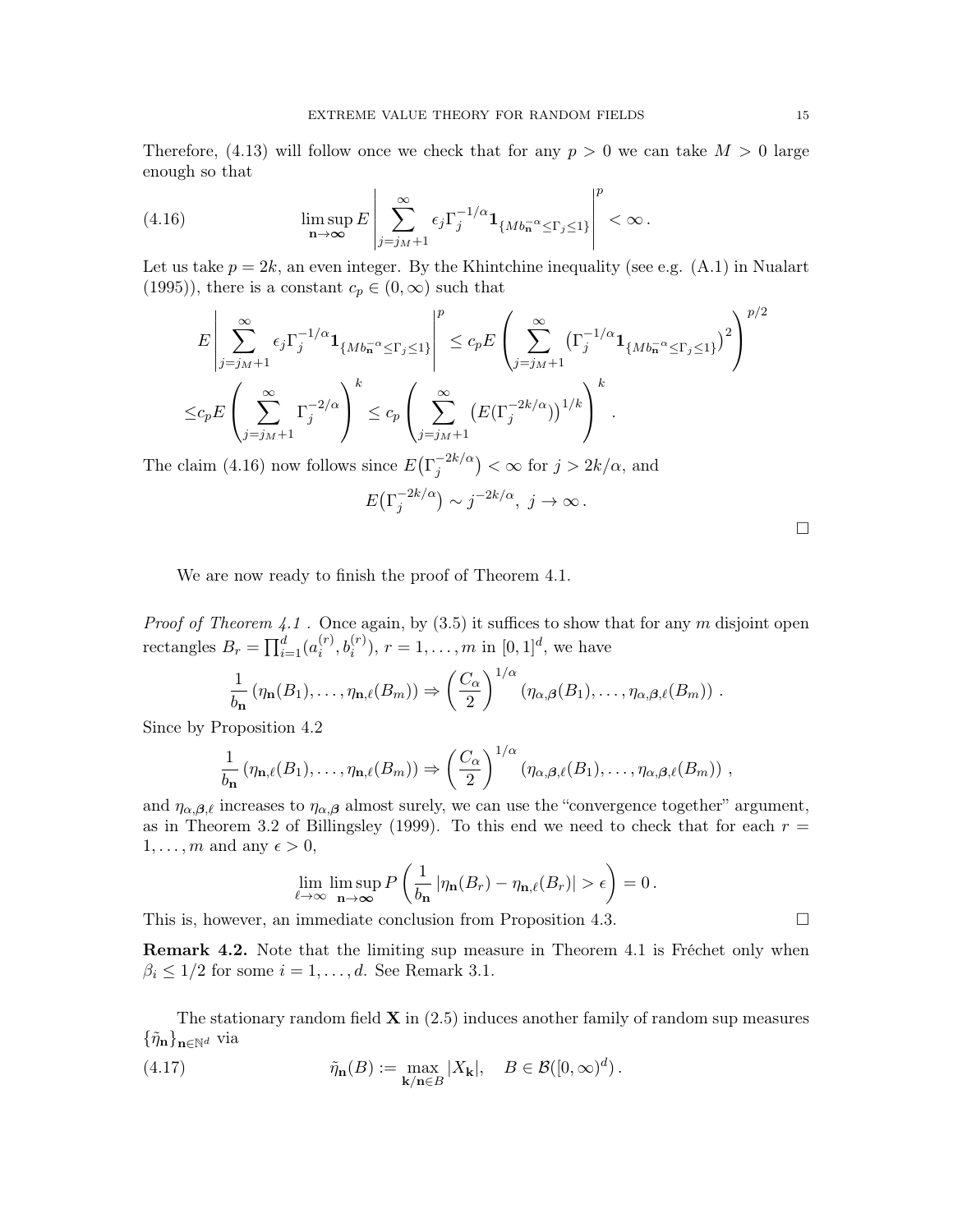This family of random sup-measures satisfies the following analogue of Theorem 4.1.

**Theorem 4.2.** For all  $0 < \alpha < 2$  and  $0 < \beta_i < 1$ ,  $i = 1, \ldots, d$ ,

(4.18) 
$$
\frac{1}{b_{\mathbf{n}}} \tilde{\eta}_{\mathbf{n}} \Rightarrow \left(\frac{C_{\alpha}}{2}\right)^{1/\alpha} \max(\eta_{\alpha,\beta}^{(1)}, \eta_{\alpha,\beta}^{(2)}), \quad \mathbf{n} \to \infty,
$$

where  $\eta_{\alpha\beta}^{(1)}$  $_{\alpha,\boldsymbol{\beta}}^{(1)}$  and  $\eta_{\alpha,\beta}^{(2)}$  $\alpha_{\alpha,\beta}^{(2)}$  are two independent copies of the random sup measure defined in (3.7). The weak convergence holds in the space of sup measures  $\mathcal{M}(\mathbb{R}^d)$  equipped with the sup vague topology.

*Proof.* Once again, we will show the weak convergence in  $\mathcal{M}([0,1])$ . We continue using the notation of the proof of Theorem 4.1. The same argument as in the that proof works once we show that, in the obvious notation, for any  $\ell = 1, 2, \ldots$ ,

(4.19) 
$$
\frac{1}{b_{\mathbf{n}}} \tilde{\eta}_{\mathbf{n},\ell} \Rightarrow \frac{C_{\alpha}^{1/\alpha}}{2} \max(\eta_{\alpha,\beta,\ell}^{(1)}, \eta_{\alpha,\beta,\ell}^{(2)}), \quad \mathbf{n} \to \infty,
$$

**1**<sup>α</sup>

where

(4.20) 
$$
\frac{1}{b_{\mathbf{n}}} \tilde{\eta}_{\mathbf{n},\ell}(B) = \max_{\mathbf{k}/\mathbf{n} \in B} \left| \sum_{j=1}^{\ell} \epsilon_j \Gamma_j^{-1/\alpha} \mathbf{1}_{A^d} \circ T^{\mathbf{k}}(U_{j,\mathbf{n}}) \right|, \ B \in \mathcal{B}([0,1]^d).
$$

Outside the vanishing event  $H_n(B_1) \cup \cdots \cup H_n(B_m)$  we now have

$$
\frac{1}{b_{\mathbf{n}}} \left( \tilde{\eta}_{\mathbf{n},\ell}(B_1), \ldots, \tilde{\eta}_{\mathbf{n},\ell}(B_{\mathbf{n}}) \right) = C_{\alpha}^{1/\alpha} \left( \max \left[ \max_{S \subset \{1,\ldots,\ell\}} \mathbf{1}_{\{(1/\mathbf{n})\hat{I}_{S,\mathbf{n}} \cap B_r \neq \emptyset\}} \sum_{j \in S} \mathbf{1}_{\{\epsilon_j = 1\}} \Gamma_j^{-1/\alpha}, \right. \\ \left. \max_{S \subset \{1,\ldots,\ell\}} \mathbf{1}_{\{(1/\mathbf{n})\hat{I}_{S,\mathbf{n}} \cap B_r \neq \emptyset\}} \sum_{j \in S} \mathbf{1}_{\{\epsilon_j = -1\}} \Gamma_j^{-1/\alpha} \right] \right)_{r=1,\ldots,m}.
$$

Using again Proposition 4.1 and Lemma 4.1 we conclude that, as  $n \to \infty$ ,

$$
\frac{1}{b_{\mathbf{n}}}(\tilde{\eta}_{\mathbf{n},\ell}(B_1),\ldots,\tilde{\eta}_{\mathbf{n},\ell}(B_{\mathbf{n}})) \Rightarrow C_{\alpha}^{1/\alpha}\left(\max\left[\max_{S\subset\{1,\ldots,\ell\}}\mathbf{1}_{\{I_S\cap B_r\neq\emptyset\}}\sum_{j\in S}\mathbf{1}_{\{\epsilon_j=1\}}\Gamma_j^{-1/\alpha},\right.\right.\left.\max_{S\subset\{1,\ldots,\ell\}}\mathbf{1}_{\{I_S\cap B_r\neq\emptyset\}}\sum_{j\in S}\mathbf{1}_{\{\epsilon_j=-1\}}\Gamma_j^{-1/\alpha}\right]\right)_{r=1,\ldots,m}.
$$

The statement of the theorem now follows since  $(1_{\{\epsilon_j=1\}}\Gamma_j^{-1/\alpha})$  $j^{-1/\alpha})_j$  and  $(\mathbf{1}_{\{\epsilon_j=-1\}}\Gamma_j^{-1/\alpha})$  $j^{1/\alpha})_j$  are two independent Poisson random measures, each with the same law as  $(2^{-1/\alpha}\Gamma_i^{-1/\alpha})$  $j^{-1/\alpha}$ ) $j\geq 1$ , and using  $(4.9)$ .

**Remark 4.3.** It is interesting to observe that in the case  $0 < \beta_i \leq 1/2$  for some  $i = 1, \ldots, d$ , the sup measure  $\eta_{\alpha,\beta}$  is a Fréchet random sup measure, and so (4.2) can be reformulated as

(4.21) 
$$
\frac{1}{b_{\mathbf{n}}} \tilde{\eta}_{\mathbf{n}} \Rightarrow C_{\alpha}^{1/\alpha} \eta_{\alpha,\beta}, \quad \mathbf{n} \to \infty.
$$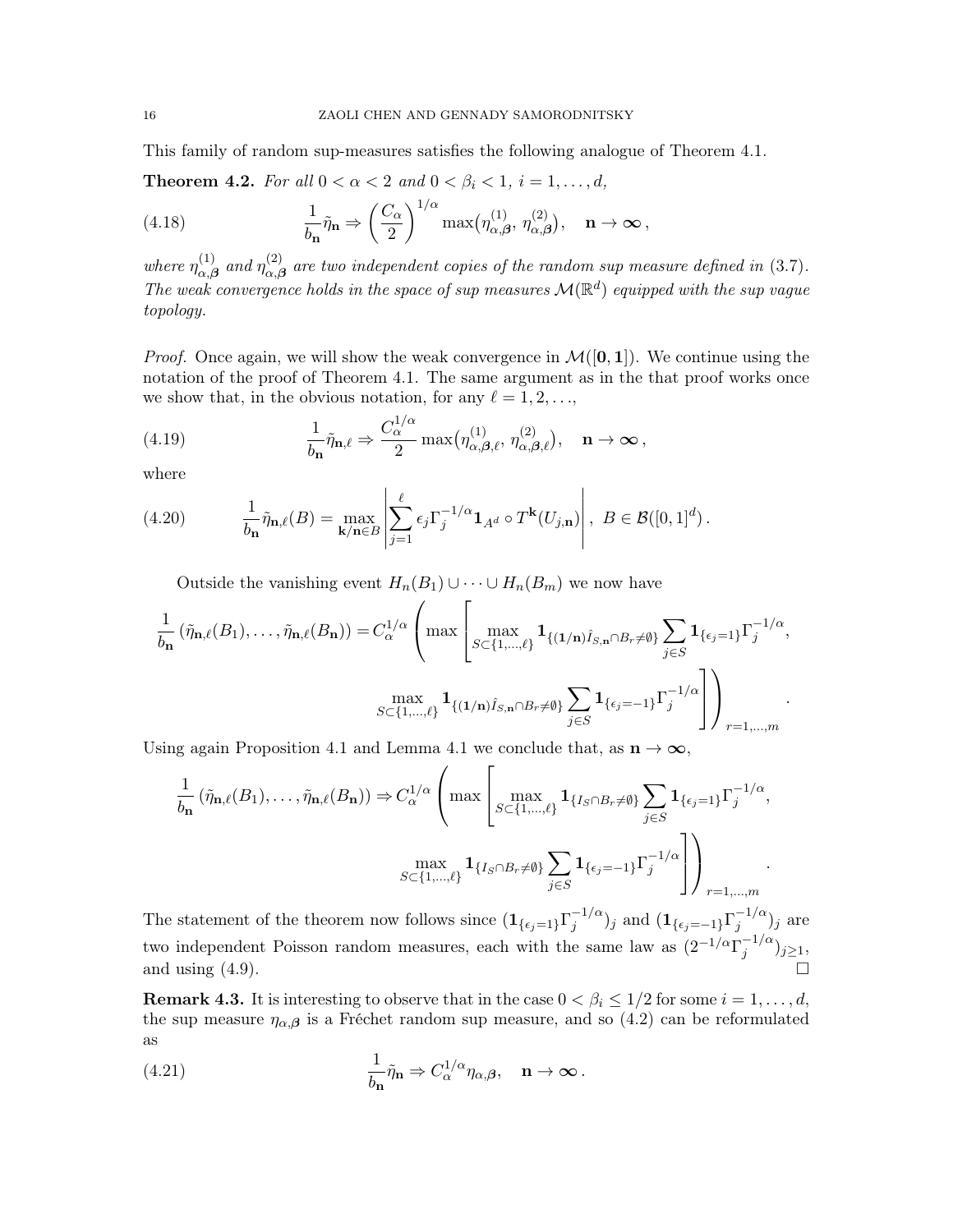See Remark 3.1. However, if  $0 < \beta_i > 1/2$  for all  $i = 1, \dots, d$ , then the random sup measure  $\eta_{\alpha,\beta}$  is not max-stable, so (4.21) is no longer a valid statement of Theorem 4.2.

## 5. Convergence of the partial maxima processes

In this section we prove another version of a functional extremal theorem for the stationary random field **X** in (2.5). This time we will be working in the space  $D(\mathbb{R}^d_+)$ , and the limit will itself be a random field. The random field  $X$  induces an array of partial maxima random fields  $\{M_{\mathbf{n}}\}$  by

$$
M_{\mathbf{n}}(\mathbf{t}) := \max_{0 \leq \mathbf{k} \leq \mathbf{n} \mathbf{t}} X_{\mathbf{k}}, \quad \mathbf{t} \in \mathbb{R}_+^d.
$$

The random sup measure  $\eta_{\alpha,\beta}$  in (3.7) also induces a random field  $W_{\alpha,\beta}$ , by

$$
W_{\alpha,\boldsymbol{\beta}}(\mathbf{t}) := \eta_{\alpha,\boldsymbol{\beta}}([\mathbf{0},\mathbf{t}]), \quad \mathbf{t} \in \mathbb{R}_+^d.
$$

**Remark 5.1.** It follows immediately from Remark 3.1 that the random field  $(W_{\alpha,\beta}(\mathbf{t}), \mathbf{t}) \in$  $\mathbb{R}^d_+$ ) is self-similar, in the sense that for any  $c_1 > 0, \ldots, c_d > 0$ 

$$
(W_{\alpha,\boldsymbol{\beta}}((c_1t_1,\ldots,c_dt_d)),\mathbf{t}\in\mathbb{R}^d_+)\stackrel{d}{=} \left(\prod_{i=1}^d c_i^{(1-\beta_i)/\alpha}W_{\alpha,\boldsymbol{\beta}}(\mathbf{t}),\mathbf{t}\in\mathbb{R}^d_+\right).
$$

This is, of course, what a multivariate version of Lamperti's theorem requires from the limit in any functional extremal theorem; see e.g. Theorem 8.1.5 in Samorodnitsky (2016).

The following functional extremal theorem is the main result of this section.

**Theorem 5.1.** For all  $0 < \alpha < 2$  and  $0 < \beta_i < 1$ ,  $i = 1, \ldots, d$ ,

(5.1) 
$$
\left(\frac{1}{b_{n}}M_{n}(\mathbf{t}), t \in \mathbb{R}^{d}_{+}\right) \Rightarrow \left(\left(\frac{C_{\alpha}}{2}\right)^{1/\alpha}W_{\alpha,\beta}(\mathbf{t}), \mathbf{t} \in \mathbb{R}^{d}_{+}\right)
$$

in the Skorohod  $J_1$  topology on the space  $D(\mathbb{R}^d_+).$ 

Proof. The usual reference for multiparameter weak convergence is Straf (1972). For our purposes there is little difference between the properties of weak convergence in  $D(\mathbb{R}^d_+)$ for  $d = 1$  and  $d > 1$ . We will show weak convergence in  $D([0, 1])$ , and we use the series representation  $(2.10)$ . By  $(4.3)$  we can write, in law,

(5.2) 
$$
\frac{1}{b_{\mathbf{n}}}M_{\mathbf{n}}(\mathbf{t}) = \max_{\mathbf{0}\leq\mathbf{k}/\mathbf{n}\leq\mathbf{t}} C_{\alpha}^{1/\alpha} \sum_{j=1}^{\infty} \epsilon_j \Gamma_j^{-1/\alpha} \mathbf{1}_{A^d} \circ T^{\mathbf{k}}(U_{j,\mathbf{n}}), \mathbf{t} \in [\mathbf{0},\mathbf{1}].
$$

We again use a truncation argument. For  $\ell \in \mathbb{N}$ , we define random fields  $M_{n,\ell}$  by

(5.3) 
$$
\frac{1}{b_{\mathbf{n}}}M_{\mathbf{n},\ell}(\mathbf{t}) = \max_{\mathbf{0}\leq\mathbf{k}/\mathbf{n}\leq\mathbf{t}} C_{\alpha}^{1/\alpha} \sum_{j=1}^{\ell} \epsilon_j \Gamma_j^{-1/\alpha} \mathbf{1}_{A^d} \circ T^{\mathbf{k}}(U_{j,\mathbf{n}}), \mathbf{t} \in [\mathbf{0},\mathbf{1}].
$$

Similarly, starting with the truncated random sup measure  $\eta_{\alpha,\beta,\ell}$  we define a random field  $W_{\alpha,\beta,\ell}$  by

$$
W_{\alpha,\beta,\ell}({\bf t}):=\eta_{\alpha,\beta,\ell}([{\bf 0},{\bf t}]),\quad {\bf t}\in [{\bf 0},{\bf 1}]\,.
$$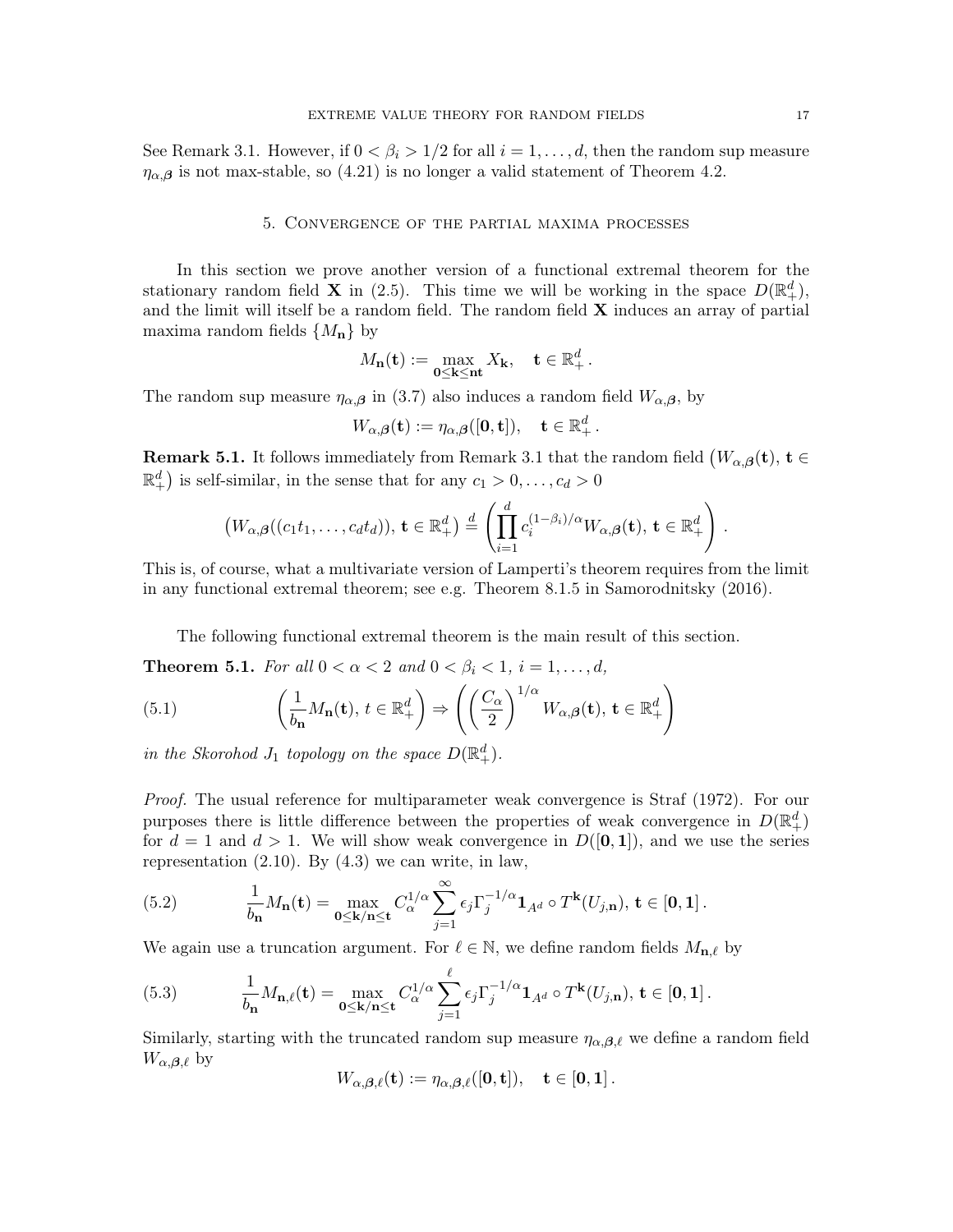We start by proving that

(5.4) 
$$
\left(\frac{1}{b_{n}}M_{n,\ell}(\mathbf{t}), t \in \mathbb{R}^{d}_{+}\right) \Rightarrow \left(\left(\frac{C_{\alpha}}{2}\right)^{1/\alpha}W_{\alpha,\beta,\ell}(\mathbf{t}), \mathbf{t} \in [0,1]\right).
$$

Note that the representation (4.9) can be written, in law, as

(5.5) 
$$
W_{\alpha,\beta,\ell}(\mathbf{t}) = \max_{S \subset \{1,\ldots,\ell\}} \mathbf{1}_{\{I_S \cap [\mathbf{0},\mathbf{t}] \neq \emptyset\}} 2^{1/\alpha} \sum_{j \in S} \mathbf{1}_{\{\epsilon_j=1\}} \Gamma_j^{-1/\alpha}, \quad \mathbf{t} \in [0,1]^d.
$$

Furthermore, from the argument in Proposition 4.2 we know that outside of an event  $A_n$ whose probability goes to zero as  $\mathbf{n} \to \infty$ , the random field  $((1/b_n)M_{n,\ell}(\mathbf{t}), \mathbf{t} \in [0,1])$ coincides with the random field

$$
\max_{S \subset \{1,\ldots,\ell\}} \mathbf{1}_{\{(1/n)\hat{I}_{S,n} \cap [0,\mathbf{t}] \neq \emptyset\}} C_{\alpha}^{1/\alpha} \sum_{j \in S} \mathbf{1}_{\{\epsilon_j=1\}} \Gamma_j^{-1/\alpha}, \quad \mathbf{t} \in [0,1];
$$

see Remark 4.1. Therefore, (5.4) will follows once we prove that

$$
(5.6) \qquad \begin{aligned} \begin{pmatrix} \max_{S \subset \{1, \dots, \ell\}} \mathbf{1}_{\{(1/n)\hat{I}_{S, \mathbf{n}} \cap [0, \mathbf{t}] \neq \emptyset\}} \sum_{j \in S} \mathbf{1}_{\{\epsilon_j = 1\}} \Gamma_j^{-1/\alpha}, \ \mathbf{t} \in [0, 1] \end{pmatrix} \\ \Rightarrow \begin{pmatrix} \max_{S \subset \{1, \dots, \ell\}} \mathbf{1}_{\{I_S \cap [0, \mathbf{t}] \neq \emptyset\}} \sum_{j \in S} \mathbf{1}_{\{\epsilon_j = 1\}} \Gamma_j^{-1/\alpha}, \ \mathbf{t} \in [0, 1] \end{pmatrix} .\end{aligned}
$$

Since the Fell topology on  $\mathcal{F}([0,1]^d)$  is separable and metrizable (see Salinetti and Wets (1981)), by the Skorohod representation theorem, we can find a common probability space for  $(\hat{I}_{S,n}, S \subset \{1,\ldots,\ell\})$  and  $(I_s, S \subset \{1,\ldots,\ell\})$  such that the convergence in Proposition 4.1 becomes the almost sure convergence. On that probability space we will prove a.s. convergence in (5.6).

For  $i = 1, \ldots, d$  and  $S \subset \{1, \ldots, \ell\}$  denote  $t_{S,{\bf n}}^{(i)} = \inf\bigl\{t>0: \, t \in n_i^{-1} \hat I_{S,n}^{(i)}$  $\{t_{S,n_i}^{(i)}\}, \quad t_S^{(i)} = \inf\{t > 0 : t \in I_S^{(i)}\}$  $S^{(i)}$ .

Then the a.s. convergence in Proposition 4.1 implies that  $t_{S,n}^{(i)} \rightarrow t_S^{(i)}$  $S^{(i)}$  a.s. as  $\mathbf{n} \to \infty$ for every  $i = 1, ..., d$  and  $S \subset \{1, ..., \ell\}$ . If we denote  $\mathbf{t}_{S,n} = (t_{S,n}^{(1)})$  $s_{\mathbf{S},\mathbf{n}}^{(1)},\ldots,t_{S,\mathbf{n}}^{(d)}$  and  $\mathbf{t}_{S}$  =  $(t_s^{(1)}$  $S^{(1)},\ldots,t_S^{(d)}) \text{ for } S \subset \{1,\ldots,\ell\}, \text{ then } \mathbf{t}_{S,\mathbf{n}} \to \mathbf{t}_S \text{ a.s. as } \mathbf{n} \to \boldsymbol{\infty}. \text{ Since stable subordinates } \mathbf{t}_S$ do not hit fixed points, the  $2^{\ell}$  points  $\mathbf{t}_S, S \subset \{1, \ldots, \ell\}$  are distinct. Furthermore, given  $(\epsilon_i, \Gamma_j)_{j \in S}$ , these points determine the realization of the random field in the right hand side of (5.6), while the  $2^{\ell}$  points  $\mathbf{t}_{S,n}, S \subset \{1, \ldots, \ell\}$  determine the realization of the random field in the left hand side of (5.6). Therefore, any homeomorphism of  $[0, 1]^d$  onto itself that fixes the origin and moves  $\mathbf{t}_{S,n}$  to  $\mathbf{t}_S$  for each  $S \subset \{1,\ldots,\ell\}$  makes the values of the field in the left hand side of (5.6) equal to the values of the field in the right hand side of (5.6). The convergence  $\mathbf{t}_{S,n} \to \mathbf{t}_S$  for each S guarantees that these homeomorphisms can be chosen to converge to the identity in the supremum norm. Hence a.s. convergence in (5.6).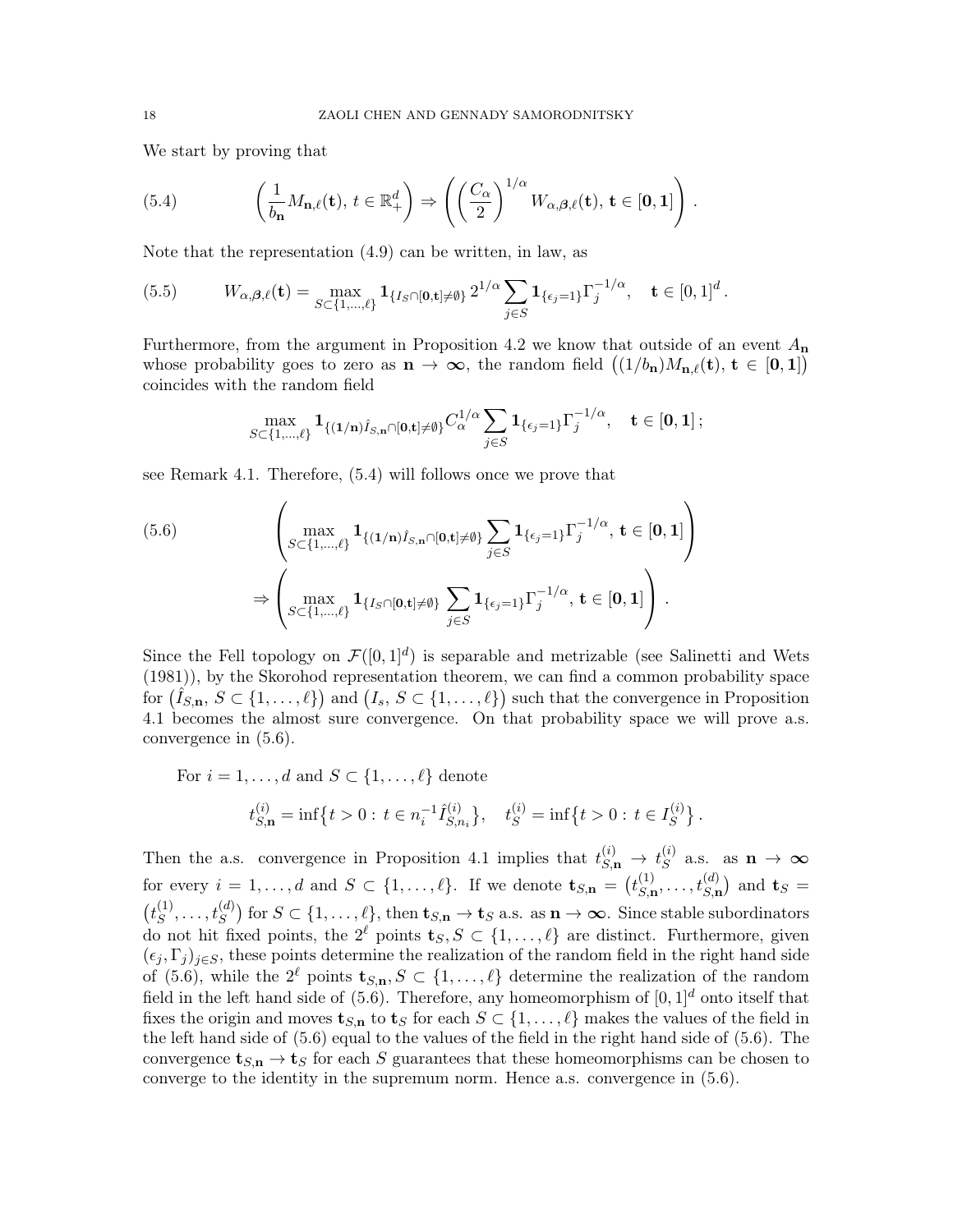To complete the proof we use, once again, the "convergence together" argument in Theorem 3.2 of Billingsley (1999). The first step to this end is to show that

(5.7) 
$$
(W_{\alpha,\beta,\ell}(\mathbf{t}), \mathbf{t} \in [\mathbf{0},\mathbf{1}]) \Rightarrow (W_{\alpha,\beta}(\mathbf{t}), \mathbf{t} \in [\mathbf{0},\mathbf{1}])
$$

as  $\ell \to \infty$  in the Skorohod  $J_1$  topology on the space  $D([0, 1])$ . Since we can represent the random field in the right hand side of (5.7), in law, as

(5.8) 
$$
W_{\alpha,\beta}(\mathbf{t}) = \sup_{S \subset \mathbb{N}} \mathbf{1}_{\{I_S \cap [\mathbf{0}, \mathbf{t}] \neq \emptyset\}} 2^{1/\alpha} \sum_{j \in S} \mathbf{1}_{\{\epsilon_j = 1\}} \Gamma_j^{-1/\alpha}, \quad \mathbf{t} \in [\mathbf{0}, \mathbf{1}],
$$

we will use the representations in law,  $(5.5)$  and  $(5.8)$ , and prove a.s. convergence of the random fields in the right hand sides of these representations. Furthermore, we will show this a.s. convergence in the uniform distance. To this end, fix  $t \in [0,1]$  and note that by Proposition 3.1, with probability 1, any set  $S \subset \mathbb{N}$  such that  $I_S \cap [0, t] \neq \emptyset$  must be of cardinality smaller than  $\min_{i=1,\dots,d}(1-\beta_i)^{-1}$ . Furthermore, for any such S, the set  $S \cap \{1, \ldots, \ell\}$  contributes to the maximum in the right hand side in (5.5). Therefore,

$$
0 \leq \sup_{S \subset \mathbb{N}} \mathbf{1}_{\{I_S \cap [\mathbf{0}, \mathbf{t}] \neq \emptyset\}} 2^{1/\alpha} \sum_{j \in S} \mathbf{1}_{\{\epsilon_j = 1\}} \Gamma_j^{-1/\alpha} - \max_{S \subset \{1, \dots, \ell\}} \mathbf{1}_{\{I_S \cap [\mathbf{0}, \mathbf{t}] \neq \emptyset\}} 2^{1/\alpha} \sum_{j \in S} \mathbf{1}_{\{\epsilon_j = 1\}} \Gamma_j^{-1/\alpha}
$$
  

$$
\leq 2^{1/\alpha} \min_{i=1, \dots, d} (1 - \beta_i)^{-1} \Gamma_{\ell+1}^{-1/\alpha}.
$$

That is,

$$
\sup_{\mathbf{t}\in[\mathbf{0},\mathbf{1}]} \left| \sup_{S\subset\mathbb{N}} \mathbf{1}_{\{I_S\cap[\mathbf{0},\mathbf{t}]\neq\emptyset\}} 2^{1/\alpha} \sum_{j\in S} \mathbf{1}_{\{\epsilon_j=1\}} \Gamma_j^{-1/\alpha} - \max_{S\subset\{1,\dots,\ell\}} \mathbf{1}_{\{I_S\cap[\mathbf{0},\mathbf{t}]\neq\emptyset\}} 2^{1/\alpha} \sum_{j\in S} \mathbf{1}_{\{\epsilon_j=1\}} \Gamma_j^{-1/\alpha} \right|
$$
  

$$
\leq 2^{1/\alpha} \min_{i=1,\dots,d} (1-\beta_i)^{-1} \Gamma_{\ell+1}^{-1/\alpha} \to 0
$$

as  $\ell \to \infty$ , proving the a.s. convergence in the uniform distance.

For the second ingredient in the "convergence together" argument we use again the uniform distance and prove that for any  $\epsilon > 0$ ,

$$
\lim_{\ell \to \infty} \limsup_{n \to \infty} P\left(\frac{1}{b_{n}} \sup_{\mathbf{t} \in [0,1]} |M_{n}(\mathbf{t}) - M_{n,\ell}(\mathbf{t})| > \epsilon\right) = 0,
$$

By  $(5.2)$  and  $(5.3)$  it is enough to prove that

$$
\lim_{\ell \to \infty} \limsup_{n \to \infty} P\left(\sup_{\mathbf{t} \in [0,1]} \max_{0 \leq \mathbf{k}/n \leq \mathbf{t}} \left| \sum_{j=\ell+1}^{\infty} \epsilon_j \Gamma_j^{-1/\alpha} \mathbf{1}_{A^d} \circ T^{\mathbf{k}}(U_{j,n}) \right| > \epsilon \right) = 0.
$$

This is, however, an immediate consequence of Proposition 4.3.  $\Box$ 

Theorem 5.1 has a natural counterpart for the partial maxima of the absolute values of the random field (2.5). It can be obtained along the same lines as we obtained Theorem 4.2. We omit the argument.

**Theorem 5.2.** Let  $0 < \alpha < 2$  and  $0 < \beta_i < 1$ ,  $i = 1, \ldots, d$ . Define

$$
\tilde{M}_{\mathbf{n}}(\mathbf{t}):=\max_{0\leq \mathbf{k}\leq \mathbf{n}\mathbf{t}}|X_{\mathbf{k}}|,\quad \mathbf{t}\in \mathbb{R}_+^d\,.
$$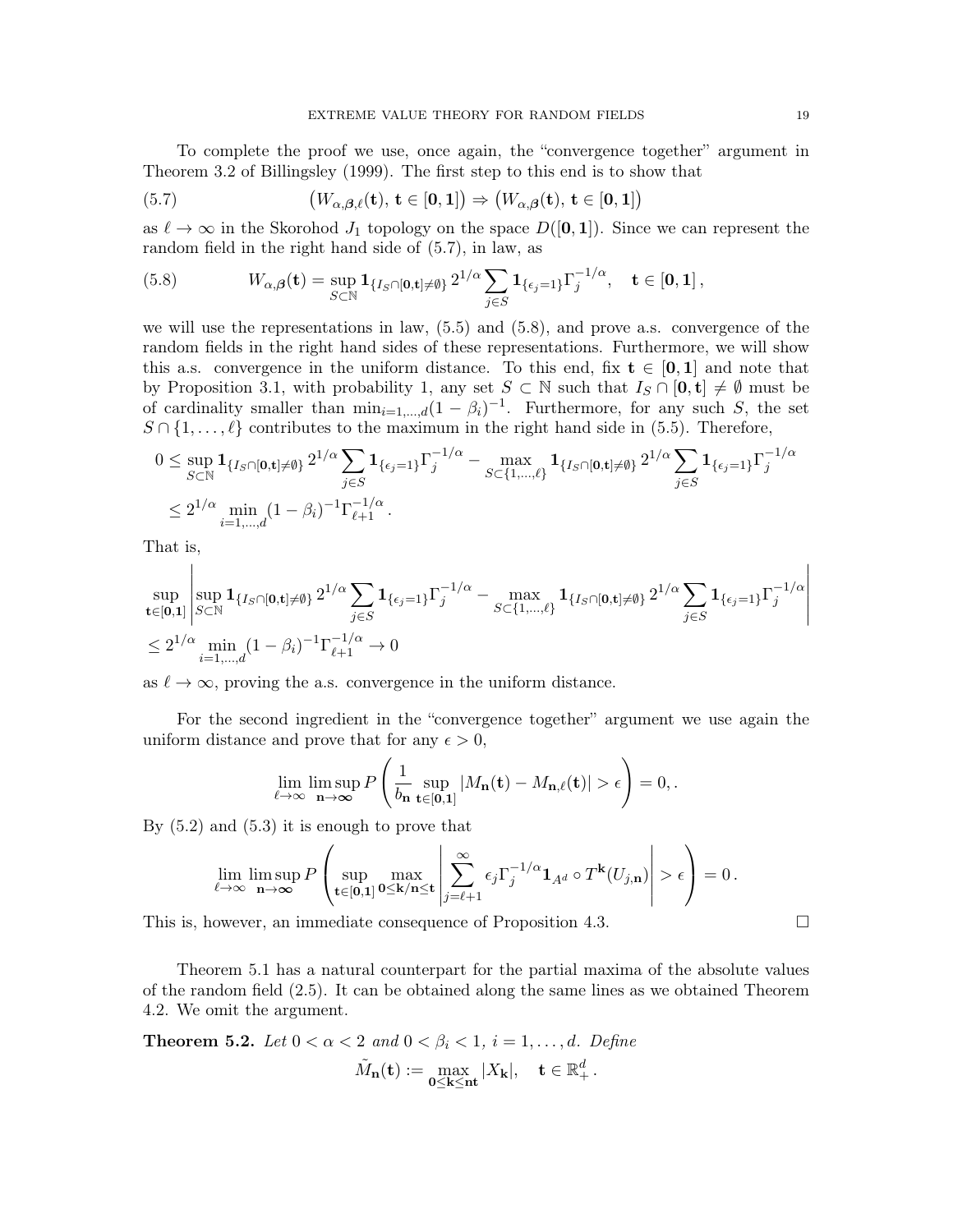Then

(5.9) 
$$
\left(\frac{1}{b_{\mathbf{n}}}\tilde{M}_{\mathbf{n}}(\mathbf{t}), \mathbf{t} \in \mathbb{R}^{d}_{+}\right) \Rightarrow \left(\left(\frac{C_{\alpha}}{2}\right)^{1/\alpha} \max(W_{\alpha,\beta}^{(1)}(\mathbf{t}), W_{\alpha,\beta}^{(2)}(\mathbf{t})), \mathbf{t} \in \mathbb{R}^{d}_{+}\right)
$$

in the Skorohod J<sub>1</sub> topology on the space  $D(\mathbb{R}^d_+)$ . Here  $(W^{(1)}_{\alpha,\beta})$  $\mathcal{F}_{\alpha,\boldsymbol{\beta}}^{(1)}(\mathbf{t}),\,\mathbf{t}\in\mathbb{R}_+^d\big)\,$  and  $\big(W_{\alpha,\boldsymbol{\beta}}^{(2)}\big)$  $\sigma^{(2)}_{\alpha,\boldsymbol{\beta}}(\mathbf{t}),\,\mathbf{t}\in\mathbb{R}$  $\mathbb{R}^d_+$ ) are two independent copies of the limiting process in Theorem 5.1.

Remark 5.2. The structure of the limit in Theorem 5.2 together with Remark 5.1 immediately implies that the random field in the right hand side of (5.9) is self-similar, Furthermore, as in Remark 4.3, in the case  $0 < \beta_i \leq 1/2$  for some  $i = 1, \dots, d$ , and only in that case, the limiting random field in Theorem 5.2 is Fréchet. In this case an alternative way of stating the theorem is

$$
\left(\frac{1}{b_{\mathbf{n}}}\tilde{M}_{\mathbf{n}}(\mathbf{t}), \mathbf{t} \in \mathbb{R}^d_+\right) \Rightarrow \left(C_{\alpha}^{1/\alpha}W_{\alpha,\beta}(\mathbf{t}), \mathbf{t} \in \mathbb{R}^d_+\right) .
$$

### **REFERENCES**

- J. Aaronson (1997): An Introduction to Infinite Ergodic Theory, volume 50 of Mathematical Surveys and Monographs. American Mathematical Society, Providence.
- P. BILLINGSLEY (1999): Convergence of Probability Measures. Wiley, New York, 2nd edition.
- A. Chakrabarty and P. Roy (2013): Group theoretic dimension of stationary symmetric  $\alpha$ -stable random fields. *Journal of Theoretical Probability* 26:240–258.
- S. COLES (2001): An Introduction to Statistical Modeling of Extreme Values. Springer, New York.
- L. DE HAAN and A. FERREIRA (2006): *Extreme Value Theory: An Introduction*. Springer, New York.
- R. A. FISHER and L. TIPPETT (1928): Limiting forms of the frequency distributions of the largest or smallest member of a sample. Proceedings of Cambridge Philisophical Society 24:180–190.
- P. FITZSIMMONS and M. TAKSAR (1988): Stationary regenerative sets and subordinators. Annals of Probability 16:1299–1305.
- B. GNEDENKO (1943): Sur la distribution limite du terme maximum d'une serie aleatoire. Annals of Mathematics 44:423–453.
- C. LACAUX and G. SAMORODNITSKY (2016): Time-changed extremal process as a random sup measure. Bernoulli 22:1979–2000.
- M. LEADBETTER, G. LINDGREN and H. ROOTZÉN (1983): Extremes and Related Properties of Random Sequences and Processes. Springer Verlag, New York.
- M. LEADBETTER and H. ROOTZÉN (1998): On extremes values in stationary random fields. In Stochastic Processes and related Topics. Birkhäuser, Boston, pp. 275–285.
- I. Molchanov (2017): Theory of Random Sets. Springer, London, 2nd edition.
- T. NORBERG (1990): On Vervaat's sup vague topology. Arkiv för Matematik 28:139–144.
- D. NUALART (1995): The Mallavin Calculus and Related Topics. Springer, New York.
- G. O'BRIEN, P. TORFS and W. VERVAAT (1990): Stationary self-similar extremal processes. Probability Theory and Related Fields 87:97–119.